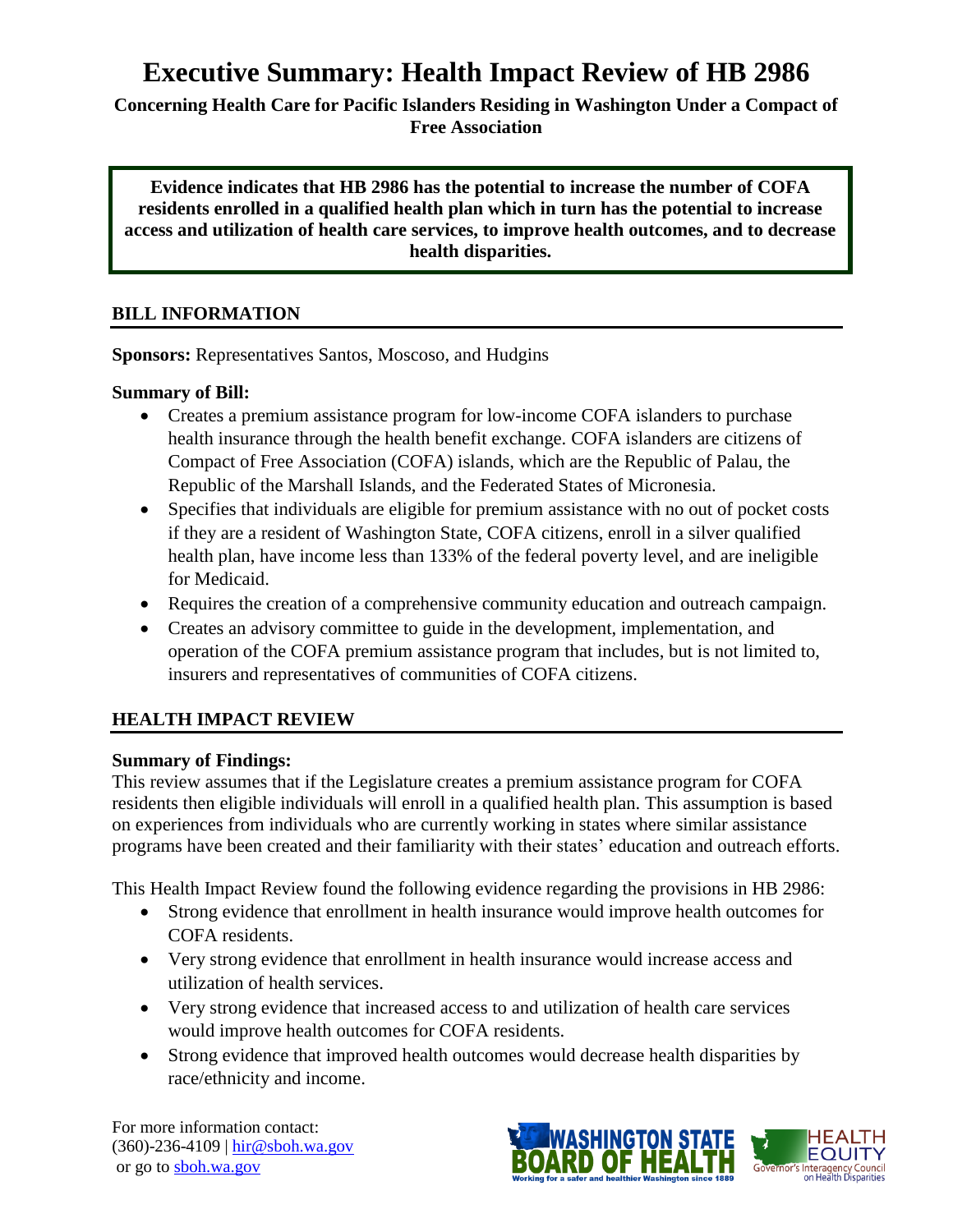# **Health Impact Review of HB 2986**

**Concerning Health Care for Pacific Islanders Residing in Washington under a Compact of Free Association**

# **August 31, 2016**

Author: Alexandra Montaño Contributor/Reviewer: Christy Hoff Reviewer: Sierra Rotakhina Reviewer: Michelle Davis Reviewer: Kelie Kahler

# **Acknowledgement**

We would like to thank the experts who provided consultation and technical support during this Health Impact Review.

# **Contents**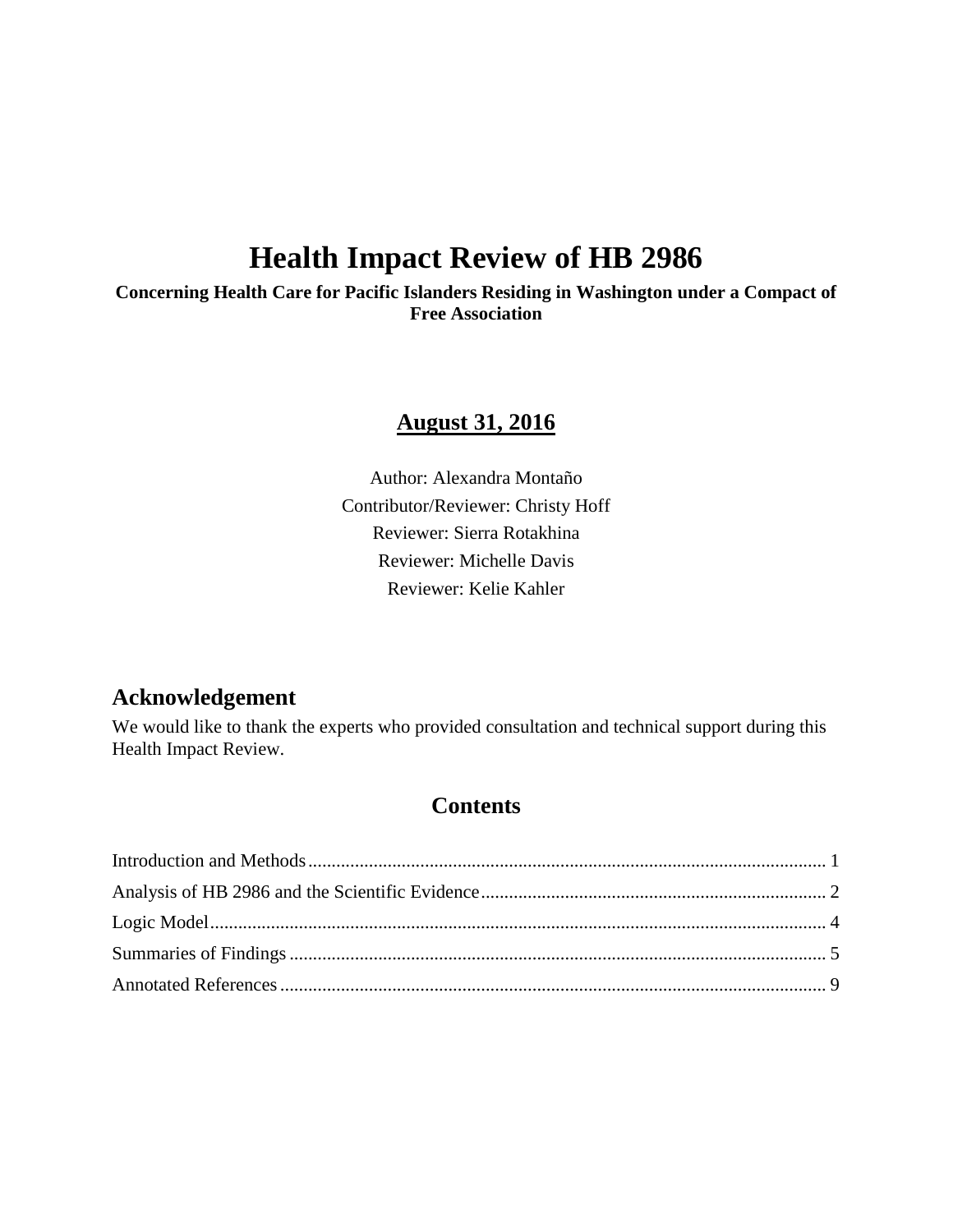# **Introduction and Methods**

<span id="page-2-0"></span>A Health Impact Review is an analysis of how a proposed legislative or budgetary change will likely impact health and health disparities in Washington state [\(RCW 43.20.285\)](http://apps.leg.wa.gov/rcw/default.aspx?cite=43.20.285). For the purpose of this review 'health disparities' have been defined as the differences in disease, death, and other adverse health conditions that exist between populations [\(RCW 43.20.270\)](http://apps.leg.wa.gov/rcw/default.aspx?cite=43.20.270). This document provides summaries of the evidence analyzed by State Board of Health staff during the Health Impact Review of House Bill 2986 [\(HB 2986\)](http://app.leg.wa.gov/billinfo/summary.aspx?bill=2986&year=2015)

Staff analyzed the content of HB 2986 and created a logic model depicting possible pathways leading from the provisions of the bill to health outcomes. We conducted objective reviews of the literature for each pathway using databases including PubMed and Google Scholar.

The following pages provide a detailed analysis of the bill including the logic model, summaries of evidence, and annotated references. The logic model is presented both in text and through a flowchart (Figure 1). The logic model includes information on the strength of the evidence for each relationship. The strength-of-evidence has been defined using the following criteria:

- Not well researched: the literature review yielded few if any studies or only yielded studies that were poorly designed or executed or had high risk of bias.
- **A fair amount of evidence:** the literature review yielded several studies supporting the association, but a large body of evidence was not established; or the review yielded a large body of evidence but findings were inconsistent with only a slightly larger percent of the studies supporting the association; or the research did not incorporate the most robust study designs or execution or had a higher than average risk of bias.
- **Strong evidence:** the literature review yielded a large body of evidence on the relationship (a vast majority of which supported the association) but the body of evidence did contain some contradictory findings or studies that did not incorporate the most robust study designs or execution or had a higher than average risk of bias; or there were too few studies to reach the rigor of 'very strong evidence'; or some combination of these.
- **Very strong evidence:** the literature review yielded a very large body of robust evidence supporting the association with few if any contradictory findings. The evidence indicates that the scientific community largely accepts the existence of the association.

This review was subject to time constraints, which influenced the scope of work for this review. The annotated references are only a representation of the evidence and provide examples of current research. In some cases only a few review articles or meta-analyses are referenced. One article may cite or provide analysis of dozens of other articles. Therefore the number of references included in the bibliography does not necessarily reflect the strength-of-evidence. In addition, some articles provide evidence for more than one research question so they are referenced multiple times.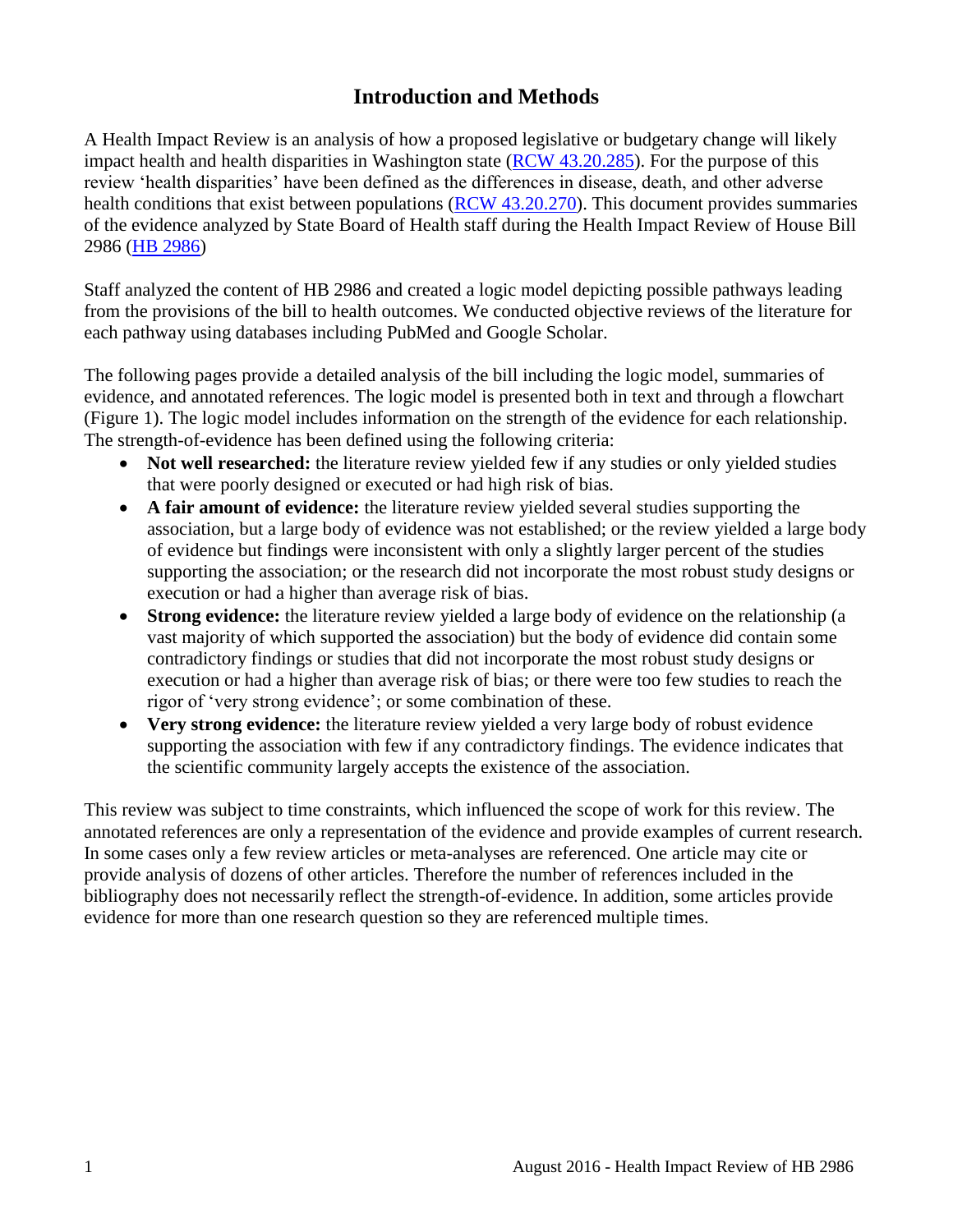# **Analysis of HB 2986 and the Scientific Evidence**

#### <span id="page-3-0"></span>*Summary of Relevant Background Information*

- The Compact of Free Association (COFA) is a set of treaties between the United States and three sovereign nations, which are the Republic of Palau, the Republic of the Marshall Islands, and the Federated States of Micronesia.<sup>[1](#page-10-1)</sup>
- The political relationship created by this agreement allows citizens from the COFA islands to live and work lawfully in the United States without a visa in exchange for U.S. military presence on the islands. [1](#page-10-1)
- As a result of the Personal Responsibility and Work Opportunity Reconciliation Act of 1996 (PRWORA), also referred to as welfare reform, COFA migrants living the United States are excluded from federal safety net programs such as Medicaid, Temporary Assistance for Needy Families (TANF), and the Supplemental Nutrition Assistance Program (SNAP).<sup>[2](#page-10-2)</sup>

#### *Summary of HB 2986*

- Creates a premium assistance program for low-income COFA islanders to purchase health insurance through the health benefit exchange.
- Specifies that individuals are eligible for premium assistance with no out of pocket costs if they are a resident of Washington State, COFA citizens, enroll in a silver qualified health plan, have income less than 133% of the federal poverty level, and are ineligible for Medicaid.
- Requires the creation of a comprehensive community education and outreach campaign.
- Creates an advisory committee to guide in the development, implementation, and operation of the COFA premium assistance program that includes, but is not limited to, insurers and representatives of communities of COFA citizens.

#### *Health impact of HB 2986*

Evidence indicates that HB 2986 has the potential to increase the number of COFA residents enrolled in a qualified health plan which in turn has the potential to increase access and utilization of health care services, to improve health outcomes, and to decrease health disparities.

#### *Pathways to health impacts*

The potential pathways leading from the provisions of HB 2986 to decreased health disparities are depicted in Figure 1. We have assumed that if the Legislature creates a premium assistance program for COFA residents then eligible individuals will enroll in a qualified health plan. This assumption is based on experiences from individuals who are currently working in states where similar assistance programs have been created and their familiarity with their states' education and outreach efforts. There is strong evidence that enrollment in health insurance would improve health outcomes for chronic conditions and reduce the risk of mortality from all causes as well as numerous types of cancer.<sup>[3-15](#page-10-3)</sup> There is very strong evidence that enrollment in health insurance would increase access and utilization of health services such as preventative screenings for diabetes, high cholesterol, cancer, and hypertension.<sup>[9,](#page-13-0)[10](#page-14-0)[,14-23](#page-15-0)</sup> There is very strong evidence that increasing access to and utilization of health services such as screenings for HIV, counseling for tobacco cessation and mental health services would improve health outcomes.<sup>[24-26](#page-20-0)</sup> There is strong evidence that COFA migrants, more often categorized broadly as Pacific Islanders, and low-income individuals experience higher rates of adverse health outcomes than their counterparts,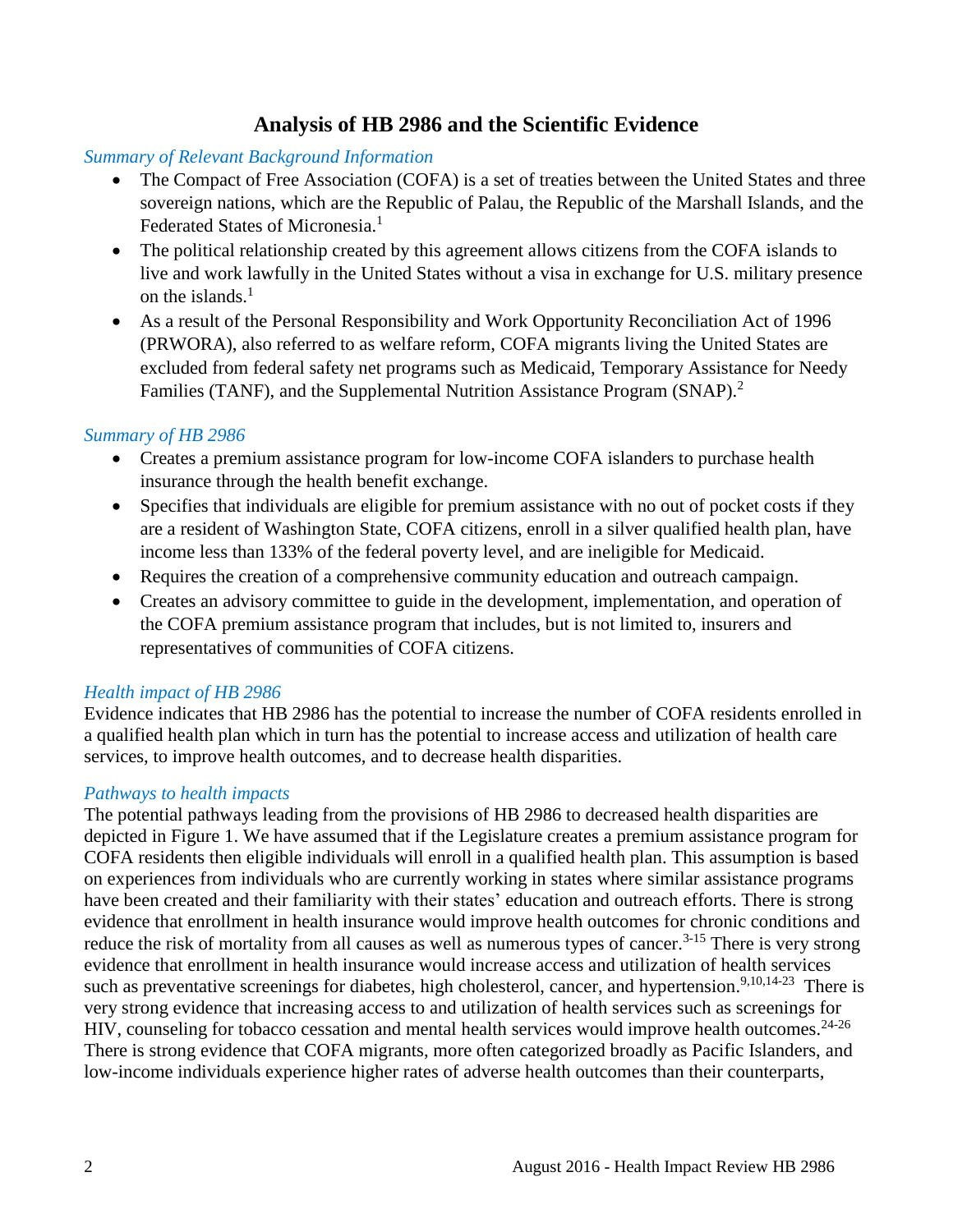therefore improving health outcomes for these populations would help decrease health disparities by race/ethnicity and income.<sup>[1](#page-10-1)[,27-33](#page-21-0)</sup>

Due to time limitations we only researched the most direct connections between the provisions of the bill and decreased health disparities and did not explore the evidence for all possible pathways. For example, potential pathways that were not researched include:

- Evidence for how other factors besides insurance, such as access to transportation and availability of appointments, would likely influence utilization of health care services and health outcomes.
- Evidence for how customs and culture would likely impact health seeking behaviors and the need for culturally appropriate care.
- Evidence for how insurance coverage affects overall financial stability.

## *Magnitude of impact*

It is unclear from available data exactly how many people will be impacted by this bill due in part to limited disaggregated data about COFA residents in Washington. Data from the 2014 American Community Survey (ACS), which was compiled upon request by the Washington State Office of Financial Management (OFM) Forecasting and Research Division, estimate that there are 6,910 Marshallese and Micronesian residents living in Washington. However, due to the small sample size and the large margin of error, the upper and lower bounds of the estimate range from 4,455 to 9,365 persons. Eligibility for the proposed COFA premium assistance program stipulates that in order to qualify for participation, an individual must have income less than 133% of the federal poverty level, which based on ACS data is close to 3,806 individuals. It is important to recognize that this program would only have an impact on the adult COFA population as children and pregnant women in the state are covered by the Children's Health Insurance Program (CHIP) and other state-based health insurance programs. Therefore, the estimate of 3,806 individuals who would be impacted by this bill is an overestimate, as it includes both adults and children.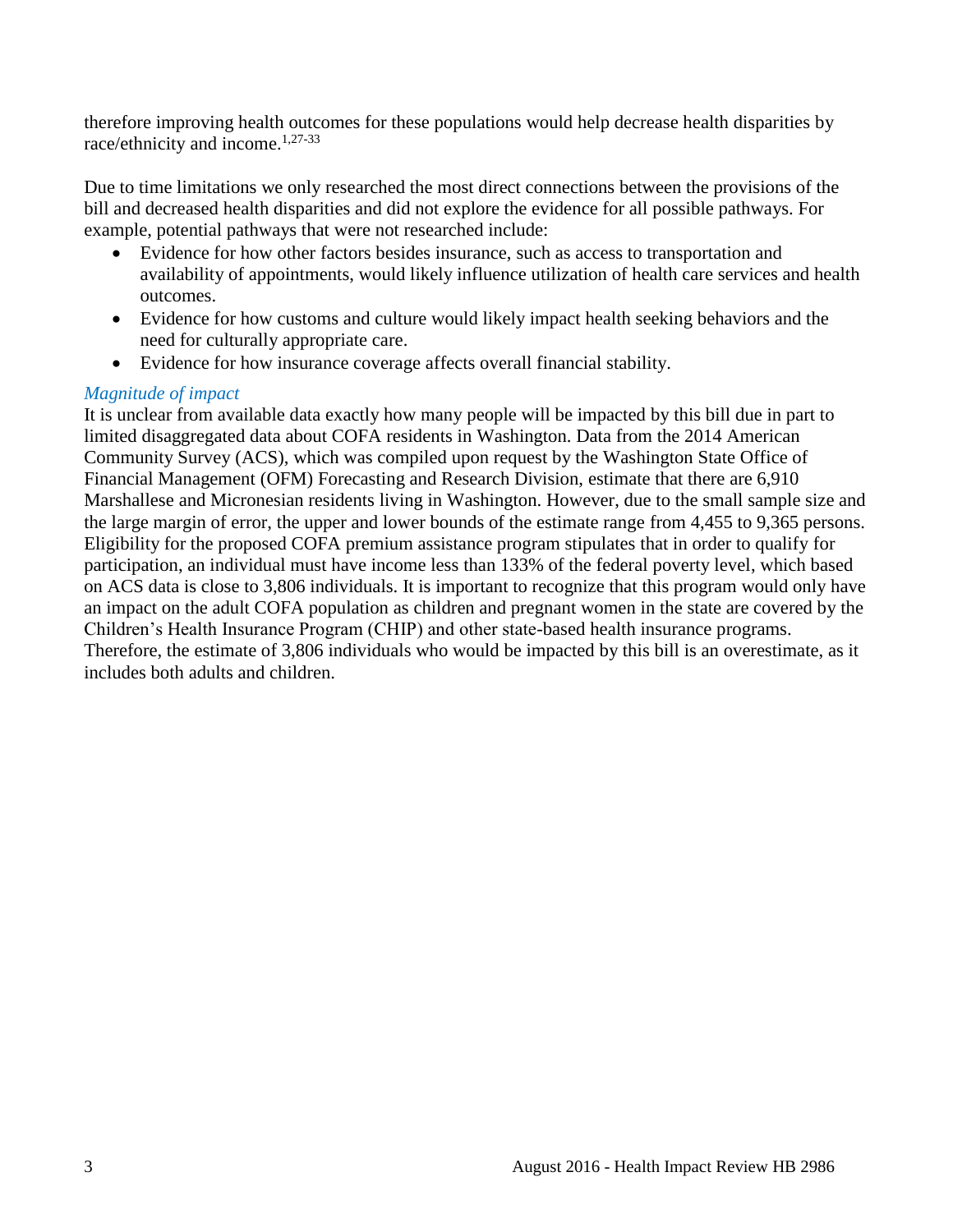# **Logic Model**

<span id="page-5-0"></span>

**HB 2986**

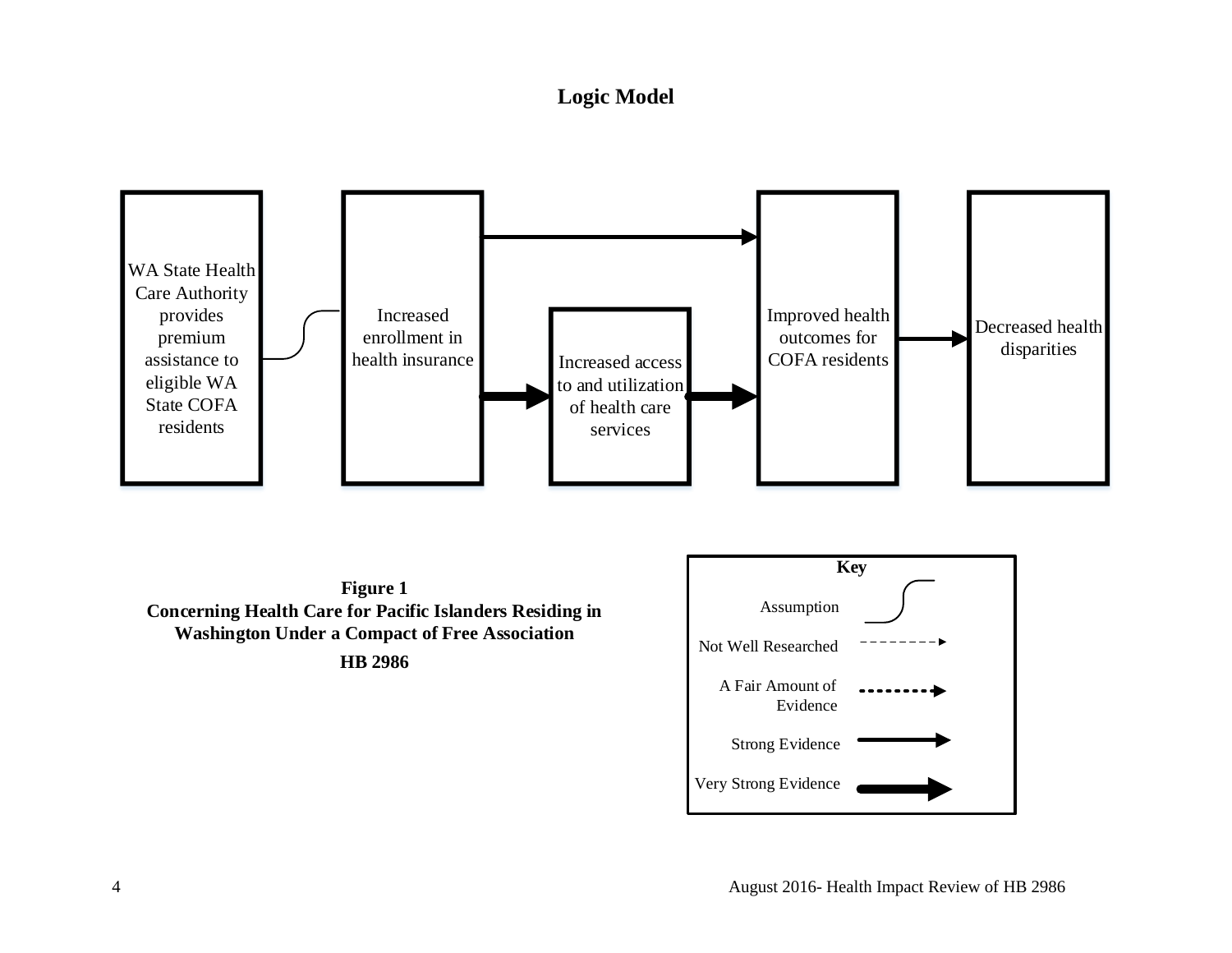# **Summaries of Findings**

#### <span id="page-6-0"></span>**Will a premium assistance program for COFA residents lead to increased enrollment in health insurance?**

We have made the assumption that if the Washington Legislature creates a premium assistance program for COFA residents then eligible individuals will enroll in a qualified health plan. Very few states have created programs of this nature, therefore literature and data are currently not available. The assumption made here is primarily based off experiences shared by individuals in a November 2015 webinar who are working in states where assistance programs have either been established or have been proposed. Thus far, Hawaii has a state-funded benefits program for COFA and other adult noncitizens that began in March 2015 and Oregon will begin enrolling for their new assistance program in November 2016. Although data about current enrollment in these programs is not available, individuals involved in the implementation have indicated that success is highly dependent upon an organization's ability to listen to and support community leaders, provide linguistically and culturally appropriate communications, and share information between stakeholders. This feedback aligns closely with the requirement in HB2986 for the creation of a comprehensive community education and outreach campaign. Similar to findings from other states, discussions with community members in Washington who represent, and identify as, Pacific Islanders and Marshallese have indicated that utilizing existing leadership, identifying common gathering spaces, such as churches, as areas for outreach, and recruiting team members who speak diverse languages are all positive ways to engage with the community that this program is aiming to serve. Further, community members have indicated that many adults are aware of the health services provided for COFA children and pregnant women in Washington and in this way, are already engaging with the health care system. Therefore, based on evidence from other states who have implemented these programs, and feedback from community members in Washington, we believe that the assumption that COFA residents will participate in the premium assistance program is an informed assumption.

#### **Will increased enrollment in health insurance lead to improved health outcomes for COFA residents?**

There is strong evidence that enrollment in health insurance would improve health outcomes for COFA residents. Evidence indicates that health insurance coverage was associated with better general,<sup>[5](#page-11-0)</sup> physical, and mental health, and that this increase in health status was greatest for participants in the lowest income group  $(< 300\%$  FPL).<sup>[14](#page-15-0)</sup> In a study of individuals who experienced a health shock caused by an unintentional injury or a new chronic condition, uninsured individuals reported significantly worse short-term health and were more likely to not be fully recovered and no longer in treatment at follow-up compared to those with health insurance.[8](#page-13-1) Having health insurance has also been associated with improved health outcomes for a number of conditions including stroke, heart failure, diabetes, melanoma, heart attack, serious injury or trauma, and serious acute conditions with hospital admission.<sup>[3,](#page-10-3)[4,](#page-11-1)[10,](#page-14-0)[12](#page-14-1)</sup> Further, having health insurance was associated with improved management and control of diabetes, hypercholesterolemia, and hypertension.<sup>[9](#page-13-0)</sup> Among patients aged 18–64 years old, patients with insurance have been shown to have a significantly lower risk of death than uninsured patients for cervical,<sup>[7](#page-12-0)</sup> head and neck,<sup>[11](#page-14-2)</sup> breast, colorectal, lung, prostate, and bladder cancers and non-Hodgkin lymphoma. $6,13$  $6,13$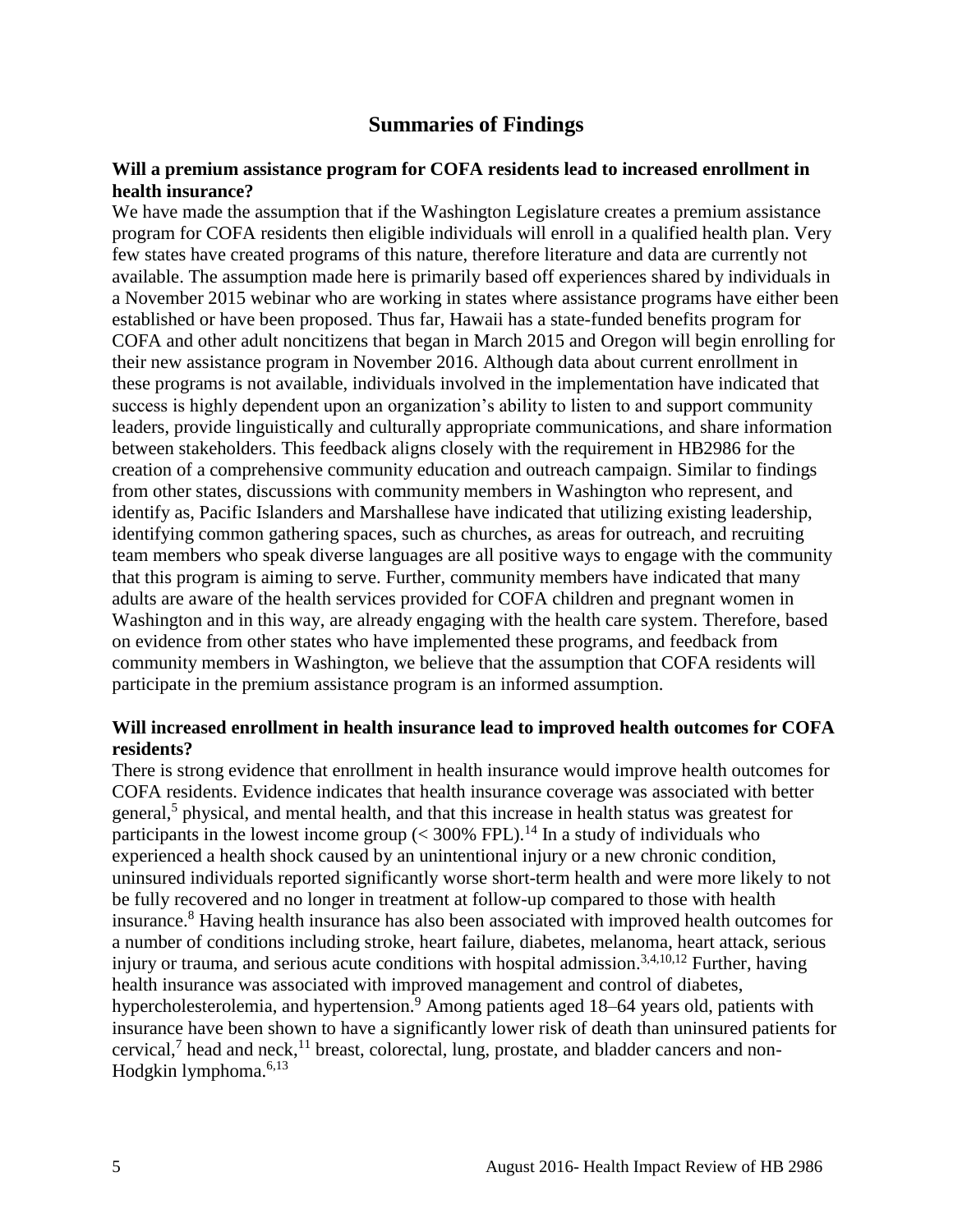#### **Will increased enrollment in health insurance lead to increased access to and utilization of health care services?**

#### *Access*

There is very strong evidence that enrollment in health insurance would increase access to and utilization of health services. For example, when first looking at access, evidence indicates that being uninsured is associated with a higher likelihood of not having a usual place for medical care, and that having insurance coverage at any given time in the past year increased the likelihood that adults had a usual place for care.<sup>[18,](#page-17-0)[22,](#page-19-0)[23](#page-20-1)</sup> One study estimated that adults aged 18 to 64 who did not have health insurance for more than a year at the time of the survey were nearly six times as likely to not have a usual source of care compared to those who were continuously insured. [21](#page-19-1) Further, evidence indicates that uninsured individuals more frequently reported delaying medical care (50.87%), and being unable to get medical care (38.87%), dental care (48.18%), mental health care (16.87%), and prescription drugs (40.23%) than insured individuals. [23](#page-20-1) In addition, even after evaluating different combinations of vulnerability characteristics, such as health status, education, and region of residence, lacking health insurance had the strongest association with unmet health care needs, followed by family income and having a regular source of care.<sup>[18](#page-17-0)</sup>

#### *Utilization*

Evidence indicates that health insurance is associated with increased utilization of health care services, such as visiting a doctor or health care professional.<sup>[22](#page-19-0)</sup> For example, health insurance has been associated with higher rates of diagnosis of diabetes, hypercholesterolemia, and hypertension among nonelderly adults[.](#page-13-0)<sup>9</sup> One study found that compared to those with continuous health insurance coverage and the same chronic conditions, persons without health insurance in the previous year were five to six times as likely to forgo needed care if they had hypertension  $(42.7\% \text{ versus } 6.7\%)$ , diabetes  $(47.5\% \text{ versus } 7.7\%)$  and asthma  $(40.8\% \text{ versus } 8.0\%)$ .<sup>[21](#page-19-1)</sup> Further, having health insurance has been positively associated with receiving recommended preventive care.<sup>[10](#page-14-0)</sup> In a 2012 study, researchers found that having health insurance was significantly associated with a greater likelihood of receiving the influenza vaccine, tetanus and diphtheria toxoid (Td) or tetanus, diphtheria, and acellular pertussis (Tdap) vaccine, and the pneumococcal vaccine (PPSV).<sup>[19](#page-18-0)</sup> Further, vaccine coverage for influenza, PPSV, shingles, and HPV were two to three times higher among those with health insurance.<sup>[19](#page-18-0)</sup>

A number of studies have been able to utilize a quasi-experimental approach after statewide changes occurred following events such as the Massachusetts Health Care Reform in 2006, the Oregon Health Insurance Experiment in 2008, and Medicaid expansion. Evidence following the Oregon Health Insurance Experiment indicates that enrollment in insurance (Medicaid) was associated with increased hospital, outpatient, and drug utilization; increased compliance with recommended preventive care; an increase in the perceived access to and quality of care; and declines in exposure to substantial out-of-pocket medical expenses and medical debts.<sup>[16](#page-16-0)[,17](#page-17-1)</sup> Further, insured participants were more likely to receive preventive screening services for body mass index (BMI), blood pressure, smoking, Pap test, mammography, chlamydia, and diabetes.<sup>[20](#page-18-1)</sup> Finally, evidence from Medicaid expansion and the health care reform in Massachusetts indicates that an increased rate of insurance coverage is associated with increased utilization of health care services, and higher rates of diagnosis of chronic health conditions, particularly among low-income adults.<sup>[14,](#page-15-0)[15](#page-16-1)</sup>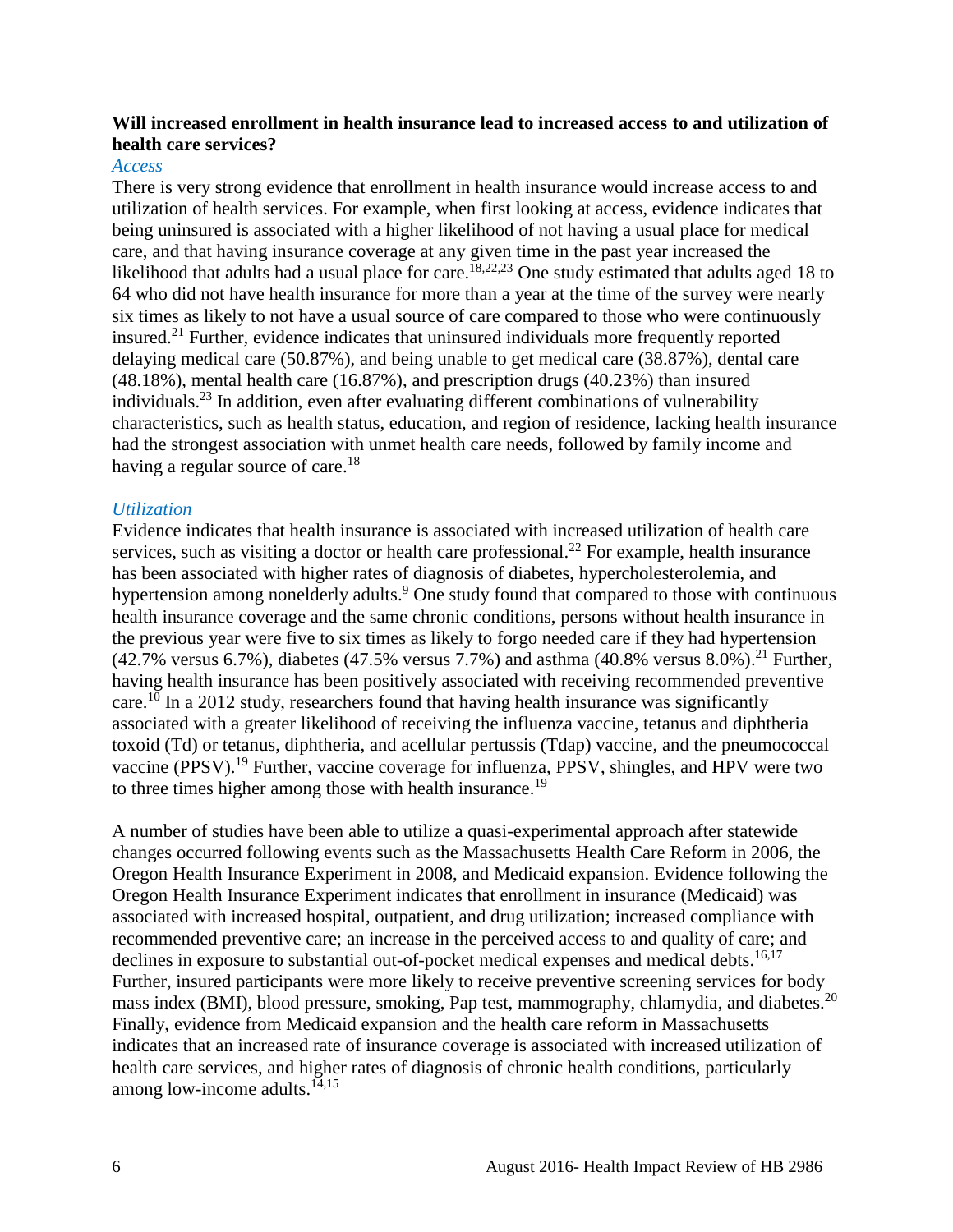#### **Will increased access to and utilization of health care services improve health outcomes for COFA residents?**

There is very strong evidence that increased access to and utilization of health care services would improve health outcomes for COFA residents. There is a large body of evidence supporting the positive association between utilization of health services for the early detection and treatment of physical and mental health disorders<sup>[24](#page-20-0)</sup> and improved health outcomes. There is strong consensus in the scientific literature supporting this association, therefore we are providing only a few examples here. A large systematic review that informed the U.S. Preventive Services Task Force (USPSTF) recommendation indicated that when done in combination, behavioral therapy and pharmacotherapy demonstrate an 82% increase in tobacco cessation when compared to minimal intervention or usual standard of care.<sup>[25](#page-20-2)</sup> Another study by the expert panel from USPSTF found evidence to support that screening tests for HIV are accurate and that antiretroviral therapy (ART) reduces the risk death and sexual transmission of HIV.<sup>[26](#page-21-1)</sup> Note that this does not indicate that all treatments are effective, but rather than there is a very large body of evidence supporting that evidence-based treatments are available.

#### **Will improved health outcomes lead to decreased health disparities?**

There is strong evidence that improved health outcomes for COFA residents would decrease health disparities by race/ethnicity and income. As previously discussed, race/ethnicity data are often not disaggregated to the level where specific disparities among COFA residents can be assessed. Instead, Native Hawaiian/Pacific Islander (NHPI), Native Hawaiian and Other Pacific Islander (NHOPI) and Asian/Pacific Islander (API) are most commonly used to refer to groups that include persons who are from the Marshall Islands, the Republic of Palau, and the Federated States of Micronesia. Further, because HB 2986 specifies that eligibility for the premium assistance program requires an individual to have income less than 133% of the federal poverty level, health disparities among low income populations are also discussed.

Nationally, CDC data show that between 2005-2010 suicide deaths among NHPI increased 170%, and NHPI adults are 46% more likely to be diagnosed with cancer than any other racial group.<sup>[1](#page-10-1)</sup> Further, 35% of NHPI were considered obese, 15% had been told they have diabetes, and 14% smoke every day, all of which are rates that are significantly higher than the national average.<sup>[1](#page-10-1)</sup> In a study using a nationally representative survey, data indicate that Pacific Islanders in the cohort were more likely to currently smoke, be overweight, and have heavy alcohol intake.<sup>[28](#page-21-2)</sup> Further research has shown that compared to White mothers, Micronesians and Other Pacific Islanders were more likely to have cesarean deliveries,<sup>[29](#page-22-0)</sup> and that Marshallese mothers had the highest odds of preterm birth and the lowest rates of early entry into prenatal care.<sup>[30](#page-22-1)</sup> Looking specifically in Washington, the death rate due to heart disease for NHPI was 163 deaths per 100,000 people between 2009 and 2011, a rate higher than any other racial group in the state.<sup>[1](#page-10-1)</sup> Between 2009 and 2013, 16% of singleton births to NHOPI mothers in Washington were premature and 8% were low birth weight, compared to 10% and 6% of all births in Washington state respectively.<sup>[27](#page-21-0)</sup> Further, compared to state estimates, NHOPI adults over the age of 18 had higher age-standardized percentages of heavy drinking, cigarette use, high blood pressure, obesity, no flu vaccine, no dental insurance, forgoing medical care due to cost, no dental visit in the past year, and no checkup in the last year.<sup>[27](#page-21-0)</sup> In 2015, NHOPI individuals living in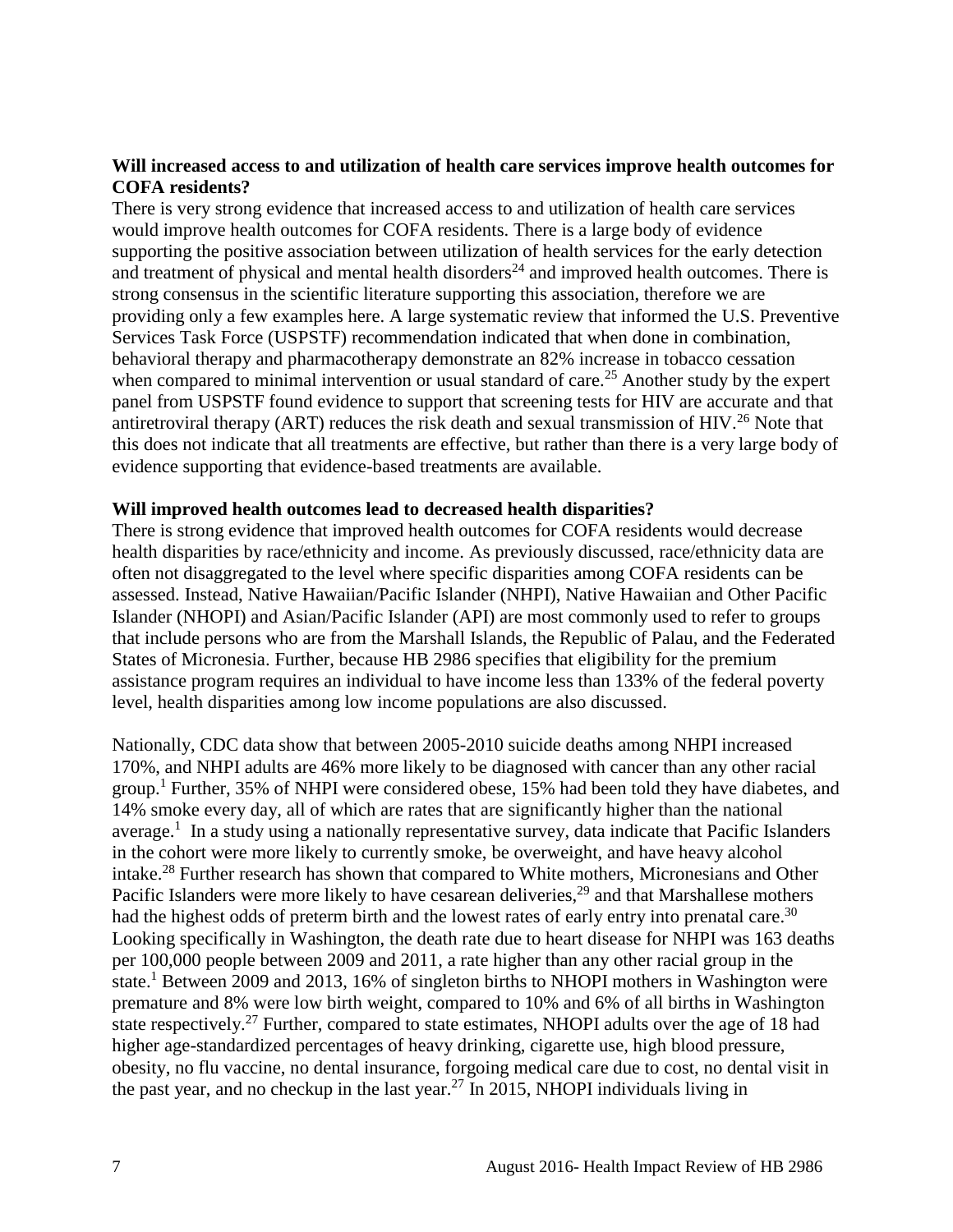Washington also had the highest age-adjusted death rate and shortest life expectancy at birth behind American Indian/Alaska Natives.<sup>[32](#page-23-0)</sup> Therefore, improving health for COFA residents would help decrease health disparities by race/ethnicity.

Significant correlations also exist between lower income and a number of health indicators including worse overall self-reported health, depression, asthma, arthritis, stroke, oral health, tobacco use, women's health indicators, health screening rates, physical activity, and diabetes.<sup>[31](#page-23-1)</sup> Further, 2015 data indicate that age-adjusted death rates were higher in Washington census tracks with higher poverty rates.<sup>[32](#page-23-0)</sup> Household income was the strongest predictor of self-reported health status in Washington in 2016, even after accounting for age, education, and race/ethnicity.<sup>[33](#page-23-2)</sup> There is strong consensus in the scientific literature that improving health outcomes for low income populations would help decrease health disparities by income.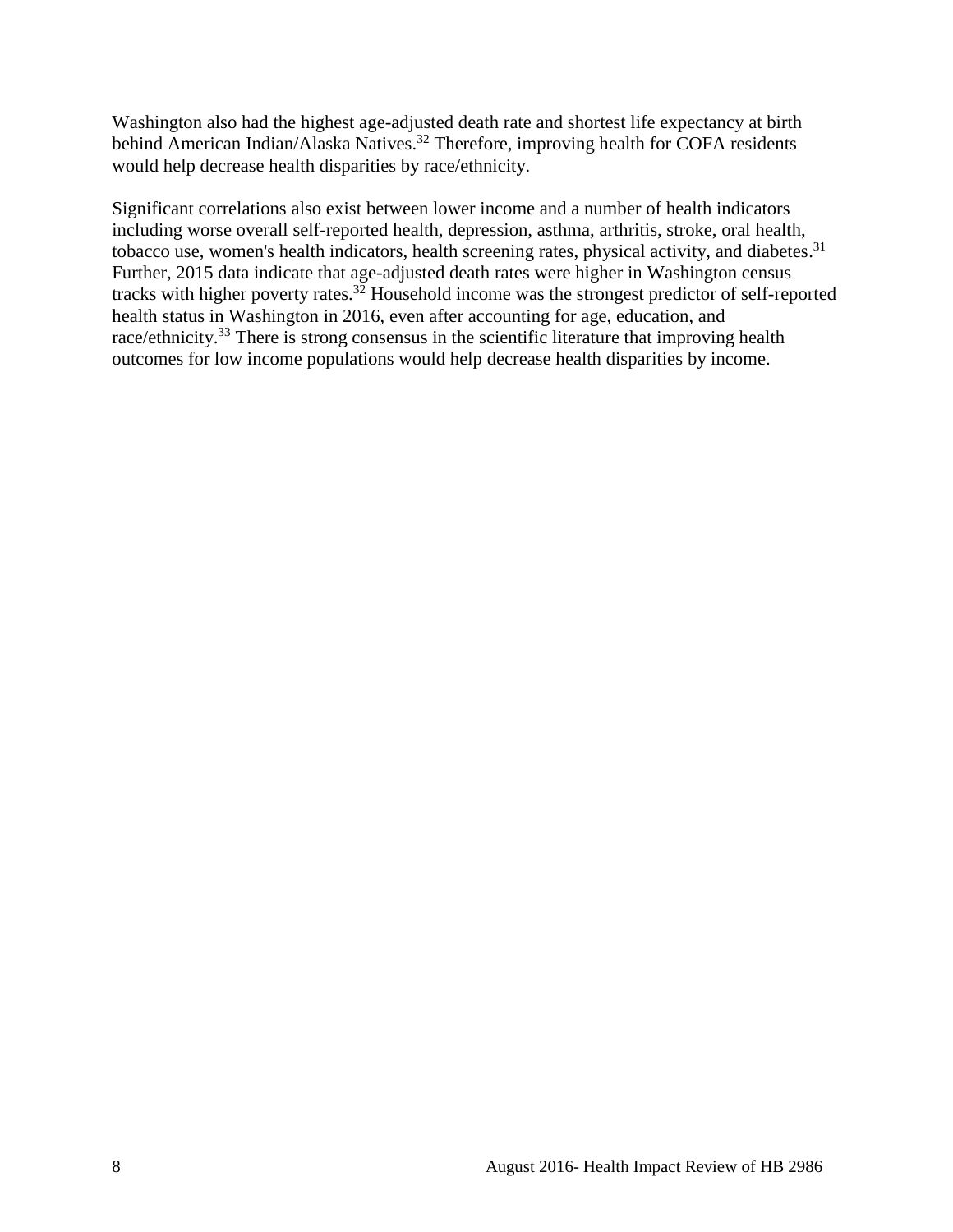# **Annotated References**

## <span id="page-10-1"></span><span id="page-10-0"></span>1. **Empowering Pacific Islander Communities and Asian Americans Advancing Justice.** *A Community of Contrasts: Native Hawaiians and Pacific Islanders in the United States, 2014.* **2014.**

This report presents, to the extent possible, disaggregated data about Native Hawaiians and Pacific Islanders (NHPI) in the United States. Data come from a wide range of national sources including the 2010 Census, American Community Survey, Current Population Survey, Centers for Disease Control and Prevention, U.S. State Department, etc. Data is presented for the United States overall and then more specifically for chosen cities with large NHPI populations. Nationally, CDC data show that between 2005-2010 suicide deaths among NHPI increased 170%, and NHPI adults are 46% more likely to be diagnosed with cancer than any other racial group. Further, 35% of NHPI were considered obese, 15% had been told they have diabetes, and 14% smoke every day, all of which are rates that are higher than the national average. In Seattle, WA, between 2009 and 2011, the death rate due to heart disease for NHPI was 163 deaths per 100,000 people, a rate higher than any other racial group in the state. Cancer is the leading cause of death for NHPI across the state, and about 14% of NHPI are uninsured, compared to 10% of Whites. Finally, using data from the 2010 Census, the authors find that, "NHPI have a higher poverty rate than average (15% compared to 10%), higher proportion of people who are lowincome (36% compared to 24%), and lower per capita income (\$18,225 compared to \$33,139)."

#### <span id="page-10-2"></span>2. **McElfish P., Hallgren E., Yamada S. Effect of US health policies on health care access for Marshallese migrants.** *American Journal of Public Health.* **April 2015;105(14):637-643.**

McElfish et al. provide a brief history of the Compact of Free Association and the current issues faced by the Mashallese migrant population in the United States. The authors discuss the potential health impacts of the nuclear testing conducted on the COFA islands and the lack of access to services in the U.S. following the Personal Responsibilityand Work Opportunity Reconciliation Act of 1996 (PRWORA). Finally, the authors provide recommendations for future policy work in the U.S. that could begin to reduce health disparities and improve health equity for the COFA population.

#### <span id="page-10-3"></span>3. **Amini Arya, Rusthoven Chad G., Waxweiler Timothy V., et al. Association of health insurance with outcomes in adults ages 18 to 64 years with melanoma in the United States.**  *Journal of the American Academy of Dermatology.* **2016;74(2):309-316.**

Amini et al. analyzed data from the Surveillance, Epidemiology, and End Results (SEER) program of the National Cancer Institute (NCI) in order to investigate whether health insurance correlates with more advanced disease, receipt of treatment, and survival among persons diagnosed with melanoma. The authors included all people age 18 to 65 who were diagnosed with cutaneous malignant melanoma between January 1, 2007 and December 31, 2012 (n=61,650). Using logistic regression, the authors found that after adjusting for patient characteristics, uninsured patients compared with non-Medicaid insured patients more often presented with advanced disease, such as increasing tumor thickness and presence of ulceration, and less often received surgery and/or radiation. In the univariate analysis, the authors found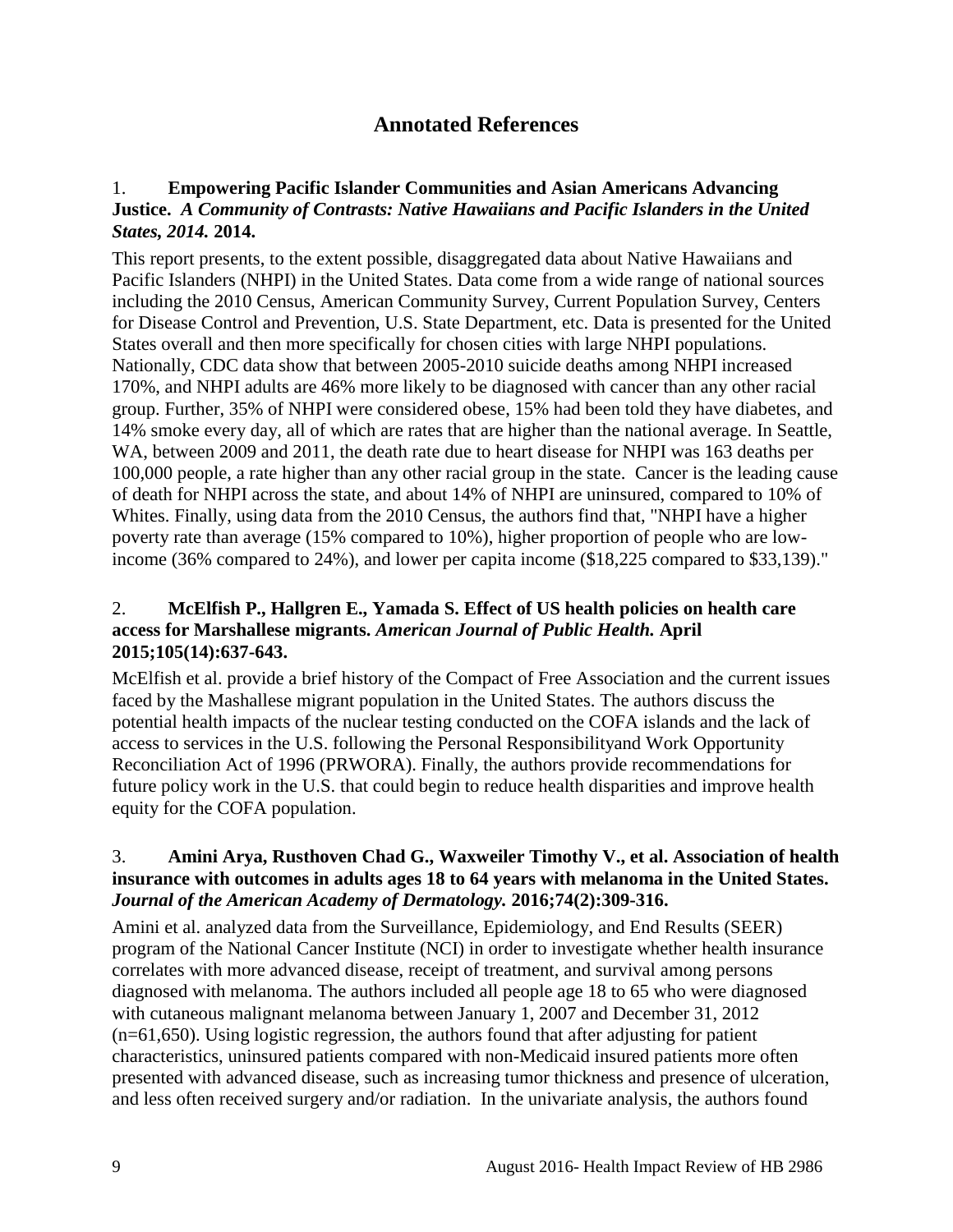that one important factor associated with worse overall and cause-specific survival was, among others, race, including Asian or Pacific Islander (p=.002 and p=.004 respectively), and insurance status (medicaid insurance  $p=.001$  and uninsured  $p=.001$ ). The authors conclude that socioeconomic and insurance status may contribute to the disparities in treatment and survival and that policies to address issues of access and quality of care may help improve outcomes.

#### <span id="page-11-1"></span>4. **Baker David W., Shapiro Martin F., Schur Claudia L. Health insurance and access to care for symptomatic conditions.** *Archives of Internal Medicine.* **2000;160:1269-1274.**

Baker et al. developed a list of 15 symptoms that, "...a national sample of physicians had rated as being highly serious or having a large negative effect on quality of life" to include in the 1994 Robert Wood Johnson Foundation National Access to Care Survey. The survey was administered in the spring and summer of 1994 as a follow-up to the 1993 National Health Interview Survey (n=3480). Symptoms included in the survey included, for example, shortness of breath with light work or exercise, back or neck pain that makes it difficult to walk, sit, or perform other daily activities, and loss of consciousness or fainting. Respondents were asked if they had experienced any of the 15 symptoms in the last 3 months. If respondents answered yes to any of the symptoms, they were asked whether they received medical care and if not, did they think that care would have been necessary. 16.4% of respondents (n=574) indicated experience with a new serious or morbid symptom and of these, 13.1% (n=75) were uninsured. Compared to insured participants, uninsured participants were less likely to have received medical care for their symptoms and were more likely to say that they thought medical care was needed even though they did not receive it  $(p=.001)$ . The most commonly cited reason for not receiving care even though they thought it was necessary among the uninsured was inability to pay for care (95.2%, p<.001). Further, uninsured participants said that not receiving the necessary care impacted their health (63.2%) and that because they could not receive care, they had personal, household, or work problems (57.1%). The authors conclude that even for serious and morbid symptoms, lack of health insurance is a major barrier to obtaining needed care.

## <span id="page-11-0"></span>5. **Baker David W., Sudano Joseph J., Albert Jeffrey M., et al. Lack of health insurance and decline in overall health in late middle age.** *The New England Journal of Medicine.* **2001;345(15):1106-1112.**

Baker et al. conducted a prospective cohort study using data from the Health and Retirement Study, a national survey of adults age 51 to 61 in the United States (n=7577). The aim of the study was to examine the relationship between health insurance, or a lack thereof, and changes in overall health from 1992-1996. The authors found that compared to continuously insured participants, continuously and intermittently uninsured participants were more likely to report a major decline in overall health between 1992-1996 ( $p<0.001$ ), with the continuously uninsured being at the highest risk (adjusted relative risk, 1.63). This increased risk remained even after adjusting for sex, race and ethnicity, and income. Further, continuously uninsured participants were 23% more likely to have a new physical difficulty that affected walking or climbing stairs than privately insured participants. The authors conclude that a lack of health insurance, even intermittently, is associated with increased risk of a decline in overall health and that further efforts are needed to reform the U.S. health insurance system, particularly for older adults.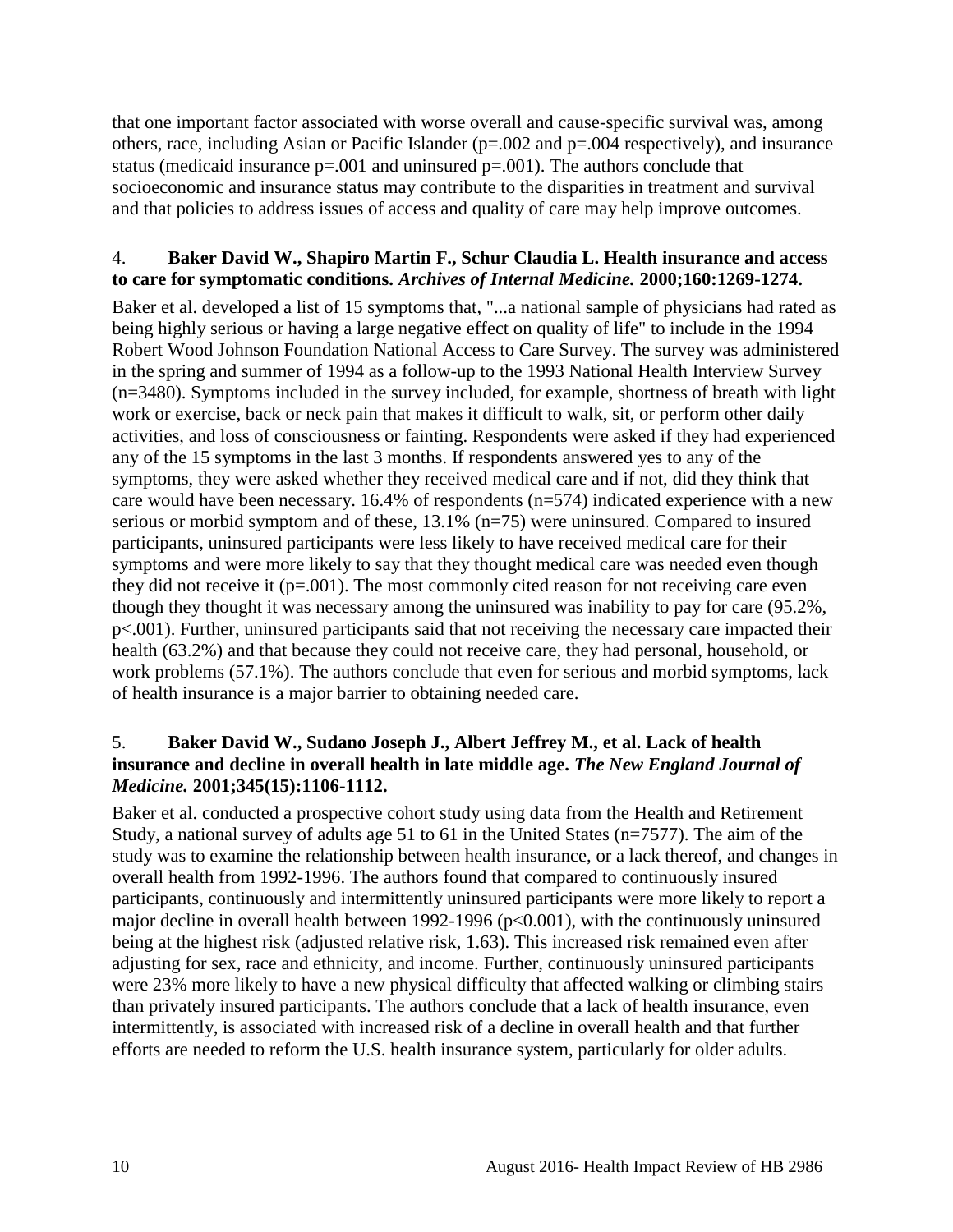## <span id="page-12-1"></span>6. **Cheung Min Rex. Lack of health insurance increases all cause and all cancer mortality in adults: an analysis of National Health and Nutrition Examination Survey (NHANES III) data.** *Asian Pacific Journal of Cancer Prevention.* **2013;14(4):2259-2263.**

Cheung et al. utilized National Health and Nutritional Examination Survey (NHANES) III data in order to investigate the relationship between insurance status, all cause, and all cancer mortality. NHANES III was conducted between 1988-1994 and all participants were followed passively until December 31, 2006. In this time period, there were 5,291 all cause and 1,117 all cancer deaths out of a total sample of 33,994 persons. In the univariate logistic regression analysis for all cause mortality, the significant variables were age, poverty income ratio, and alcohol consumption. In the multivariate logistic regression, after controlling for additional socioeconomic, behavioral, and health status variables, the variables that remained significant predictors of all cause mortality included age, having no health insurance, black race, Mexican Americans, poverty income ration, and drinking hard liquor. When considered all together, these variables account for a 70% increase in the risk of all cause mortality associated with having no health insurance. For all cancer mortality, the significant variables in the univariate analysis were age, drinking hard liquor, and smoking. Age, having no health insurance, black race, Mexican Americans, and smoking were the significant and independent predictors of all cancer mortality in the multivariate analysis after controlling for other potential confounders. In total, this equates to an almost 300% increased risk of all cancer death for people without any health insurance. The authors conclude that health insurance significantly impacts all cause and all cancer death and therefore universal health insurance coverage may be a way to remove this disparity in the United States.

## <span id="page-12-0"></span>7. **Churilla T., Egleston B., Dong Y., et al. Disparities in the management and outcome of cervical cancer in the United States according to health insurance status.** *Gynecologic oncology.* **June 2016;141(3):516-523.**

Churilla et al. aimed to characterize the presentation, management, and outcomes of patients with cervical cancer with regard to insurance status. The authors analyzed data from the National Cancer Institute Survival, Epidemiology, and End Results (SEER) database for women aged 18- 64 who were diagnosed with invasive cervical cancer between 2007-2011 (n=11,714). Among patients with early stage disease, uninsured patients were less likely to receive surgical management, however, after adjusting for clinical and demographic variables, this association was no longer significant. Among patients that presented with later stage disease, patients that were uninsured were significantly less likely to receive optimal radiation treatment and this association remained significant after adjusting for clinical and demographic variables. Further, patients with Medicaid or who were uninsured were more likely to present with advanced stage cervical cancer. Finally, overall survival at a median follow-up of 21 months was significantly higher among insured patients (86.6%) versus Medicaid (75.8%) or uninsured patients (73.0%). The authors conclude that health insurance remains an important barrier for receipt of treatment and outcomes for cervical cancer. The authors also suggest that further studies may be necessary in order to understand the impact that the Affordable Care Act may have on insurance coverage and cervical cancer care.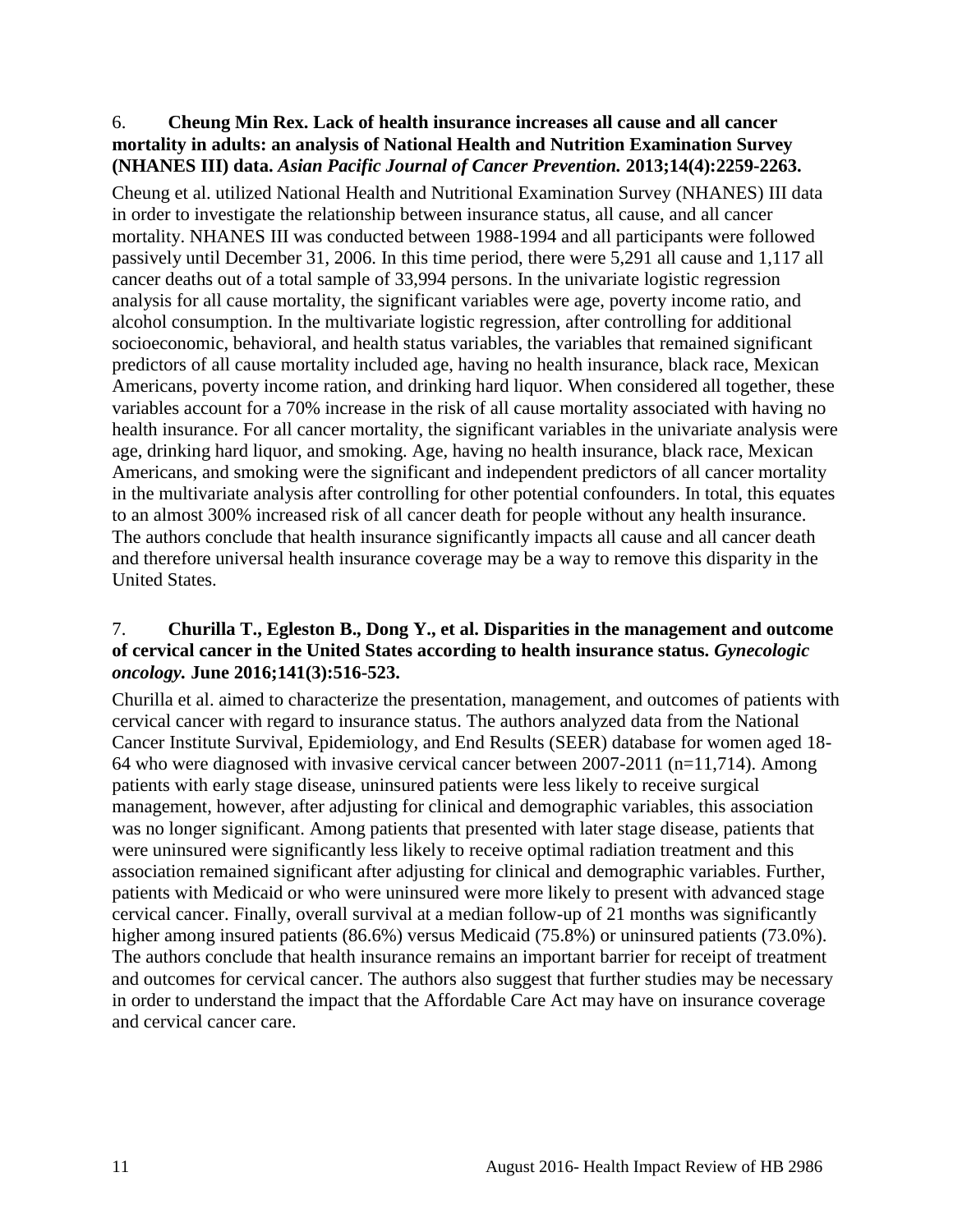#### <span id="page-13-1"></span>8. **Hadley Jack. Insurance coverage, medical care use, and short-term health changes following an unintentional injury or the onset of a chronic condition.** *Journal of the American Medical Association.* **2007;297(10):1073-1085.**

Hadley used longitudinal data from the Medical Expenditure Panel Surveys from 1997-2004 to compare medical care use and short-term health changes among both insured and uninsured adults following a health shock caused by either a new chronic condition or unintentional injury. The sample included 10,485 cases of new chronic conditions and 20,783 cases of unintentional injury. In looking at the demographic characteristics of the two populations, uninsured individuals were more likely to report being in fair or poor health, have family income below 100% of the federal poverty level, and be a racial/ethnic minority. Uninsured individuals in both the injury and chronic condition groups were significantly less likely to receive care for their new condition and less likely to receive follow-up care if it were recommended. Uninsured individuals also had fewer office-based visits and prescription medicines. At the first follow-up interview, 3.5 months after the health shock, uninsured individuals with chronic conditions reported significantly worse short-term health, and uninsured individuals in the unintentional injury group were more likely to not be fully recovered and no longer in treatment. At 7 months, the difference in health change for insured versus uninsured individuals with new chronic conditions remained significant. Hadley concludes that adverse health outcomes following a health shock may continue to persist and cause deteriorating health unless the problem of uninsurance in the United States is addressed.

## <span id="page-13-0"></span>9. **Hogan D. R., Danaei G., Ezzati M., et al. Estimating the potential impact of insurance expansion on undiagnosed and uncontrolled chronic conditions.** *Health affairs.*  **Sep 2015;34(9):1554-1562.**

Hogan et al. aimed to estimate the relationship between health insurance status and the diagnosis and management of diabetes, hyperchoesterolemia, and hypertension using a nationally representative sample of U.S. adults. The authors analyzed data from the National Health and Nutrition Examination Survey (NHANES) from 1999-2012 for adults aged 20-64. In order to account for potential confounders, the authors used a matching approach where for each uninsured participant in the sample they, "...selected as a match from the insured population an individual who was similar in terms of the following observed characteristics: sex, age, race/ethnicity, household income, marital status, current smoking status, body mass index, and survey round." The total sample included 28,157 respondents and of this, 11,548 had complete data on diabetes, 25,327 had complete data for cholesterol, and 25,576 had complete data for blood pressure. Compared to those without insurance, participants with insurance had a probability of diagnosis that was 13.5% high for diabetes and hypercholesterolemia, and 8.8% higher for hypertension. Among those with a diagnosis, having insurance was further associated with improved management and control of these conditions. The authors conclude that this study provides data to support the relationship between health insurance and diagnosis and control of a number of chronic conditions among nonelderly adults. They further conclude that because nonelderly adults are the primary target of the Affordable Care Act (ACA), these findings suggest that the ACA could have a significant impact on the recognition and management of chronic diseases.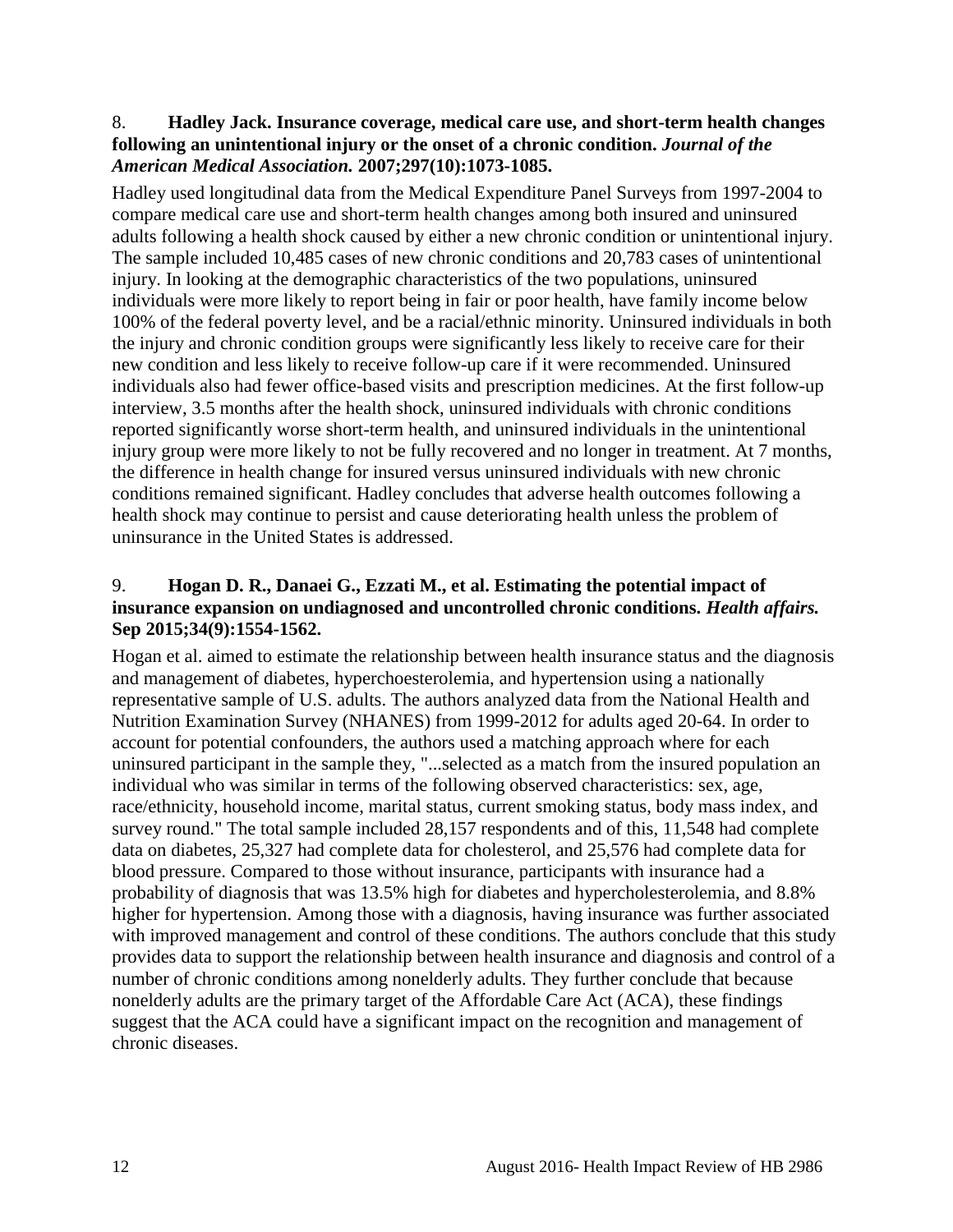#### <span id="page-14-0"></span>10. **Institute of Medicine.** *America's Uninsured Crisis: Consequences for Health and Health Care.* **Washington, DC: The National Academics Press;2009.**

In this report published by the Institute of Medicine, the authors present data from two systematic reviews that were commissioned by the Institute to look at the consequences of uninsurance on health outcomes. The primary review of interest, McWilliams 2008 (unpublished), focused on evidence from the adult U.S. population between 2002 and 2008 and resulted in a number of conclusions. First, the authors found that without health insurance, adults are less likely to receive effective preventive services and chronically ill adults are more likely to delay or forgo necessary care and medications. Next, without health insurance, adults are more likely to be diagnosed with cancer (including breast, colorectal, and others) at a later stage and are therefore more likely to die or have poorer outcomes as a result. Without insurance, adults with cardiovascular disease or cardiac risk factors are less likely to be aware of their conditions and experience worse health outcomes, including higher mortality. Further, uninsurance is associated with poorer outcomes for stroke, heart failure, diabetes, heart attack, serious injury or trauma, and serious acute conditions with hospital admission. The report concludes this section by recognizing that even with the availability of safety net health services, there is a need to close the gap in health insurance coverage in the United States.

## <span id="page-14-2"></span>11. **Inverso G., Mahal B. A., Aizer A. A., et al. Health insurance affects head and neck cancer treatment patterns and outcomes.** *Journal of Oral and Maxillofacial Surgery.* **Jun 2016;74(6):1241-1247.**

Inverso et al. conducted a retrospective study using Surveillance, Epidemiology, and End Results (SEER) data to examine the effect of insurance status on the stage of presentation, treatment, and survival among individuals with head and neck cancer. The cohort included 34,437 individuals diagnosed with head and neck cancer between 2007-2010 who were under the age of 65. Uninsured individuals were more likely to present with metastatic cancer than insured individuals, which remained significant even after adjustment for patient demographic data and socioeconomic factors (adjusted odds ratio, 1.60; CI, 1.30 to 1.96). Uninsured patients without metastatic cancer were more likely to not receive definitive treatment after adjusting for patient demographics, socioeconomic factors, and tumor characteristics (AOR, 1.64; 95% CI, 1.37 to 1.96). Head and neck cancer specific mortality was significantly lower among insured patients and remained significant after adjustment. The authors conclude that this gap in treatment and outcomes for uninsured individuals should serve as a target for future health policy reform.

## <span id="page-14-1"></span>12. **McManus M., Ovbiagele B., Markovic D., et al. Association of insurance status with stroke-related mortality and long-term survival after stroke.** *Journal of Stroke & Cerebrovascular Diseases.* **Aug 2015;24(8):1924-1930.**

McManus et al. used data from the National Health and Nutrition Examination Survey(NHANES) to examine the association between health insurance status and long-term mortality after a stroke. The authors used data from NHANES 1999-2004 for adults aged less than 65 years with a follow-up assessment through 2006 for mortality  $(n=10,786$  participants). The risk of mortality from stroke was not significantly different for insured versus uninsured individuals without self-reported history of stroke at the baseline interview. After adjusting for age, sex, race, BMI, poverty-to-income ratio, number of major medical conditions, history of hypertension, and NHANES cycle, uninsured individuals without stroke at baseline were 3 times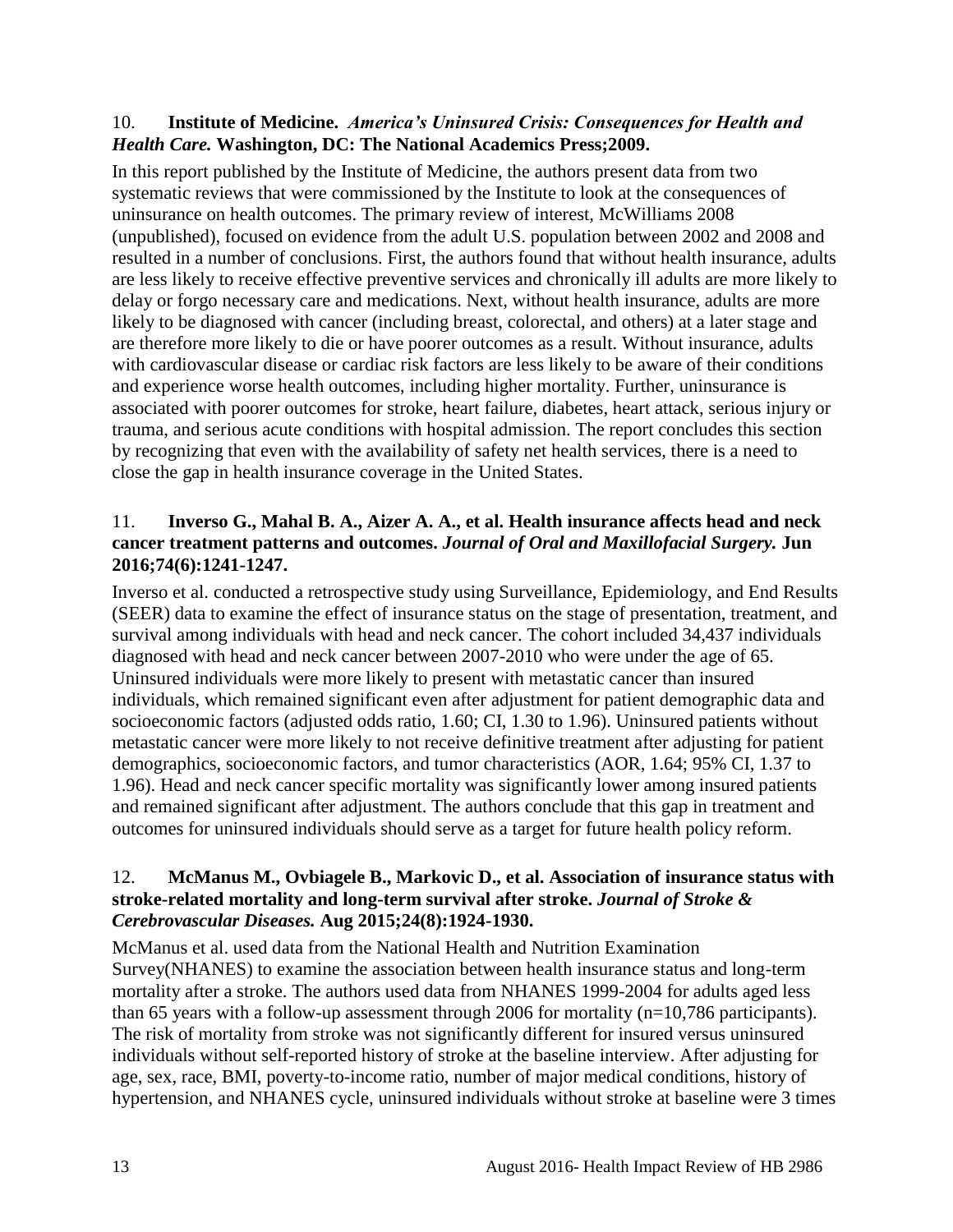more likely to die of stroke than insured individuals, although this figure did not reach statistical significance. There was also no difference in all-cause mortality according to insurance status among stroke survivors. While the authors conclude that insurance status influences the risk of mortality from stroke as well as the all-cause mortality among stroke survivors, these findings were not considered significant and further research is needed in this area.

## <span id="page-15-1"></span>13. **Niu X., Roche L. M., Pawlish K. S., et al. Cancer survival disparities by health insurance status.** *Cancer medicine.* **Jun 2013;2(3):403-411.**

Niu et al. utilized the New Jersey State Cancer Registry (NJSCR) to examine the association between health insurance status and survival of patients diagnosed with seven common cancers. The cohort included persons aged 18-64 with a primary diagnosis of invasive breast, cervical, colorectal, lung, prostate, and bladder cancers and non-Hodgkin lymphoma (NHL) for a total sample size of 54,002 cases. The authors found that patients without insurance had a significantly higher risk of death within 5 years of diagnosis than privately insured patients for all the examined cancer types except for cervical cancer (hazard ratios 1.41-1.97). This higher risk of death for uninsured patients remained significant after controlling for prognostic factors such as gender, age, race/ethnicity, marital status, SES, and stage of diagnosis. Similarly, patients with Medicaid also had a 21% to 198% higher risk of dying within 5 years of diagnosis than patients with private insurance for breast, colorectal, prostate, lung cancer, and NHL, even after adjusting for prognostic factors. Finally, the authors examined the 5-year cause-specific survival rates by health insurance status and cancer type for two periods of diagnosis, 1999-2001 and 2002-2004. They found that 5-year survival significantly improved or remained the same across all cancer types, except for cervical cancer, for those with private insurance while survival did not improve for those who were uninsured or Medicaid insured. The authors list a number of possible explanations for the results including, "poorer health with more comorbidity and unhealthy behaviors; no or inadequate preventive health care and management of chronic conditions prior to cancer diagnosis; barriers to receiving treatment and adhering to a treatment regimen such as high cost, inability to navigate the health care system, misinformation about and mistrust of the health care system, lack of a usual source of health care, lack of transportation, lack of time off from work; no treatment or delay in receiving treatment; not all providers accept uninsured or Medicaid insured patients; and lower quality treatment by providers primarily serving the uninsured and Medicaid insured." The authors conclude that the first step to addressing cancer survival disparities is ensuring that everyone has access to adequate health insurance, but they also acknowledge that additional measures will be needed in order to make significant strides.

#### <span id="page-15-0"></span>14. **Van Der Wees Philip J., Zaslavsky Alan M., Ayanian John Z. Improvements in health status after Massachusetts health care reform.** *The Milbank Quarterly.*  **2013;91(4):663-689.**

Van Der Wees et al. aimed to compare trends in the use of ambulatory health services and overall health status before and after health reform in Massachusetts. In 2006, Massachusetts underwent a health care reform that, among other provisions, established, "...an individual mandate to obtain health insurance if affordable, expanded Medicaid coverage for children and long-term unemployed adults, subsidized health insurance for low and middle-income residents, and a health insurance exchange to help higher-income residents obtain unsubsidized insurance."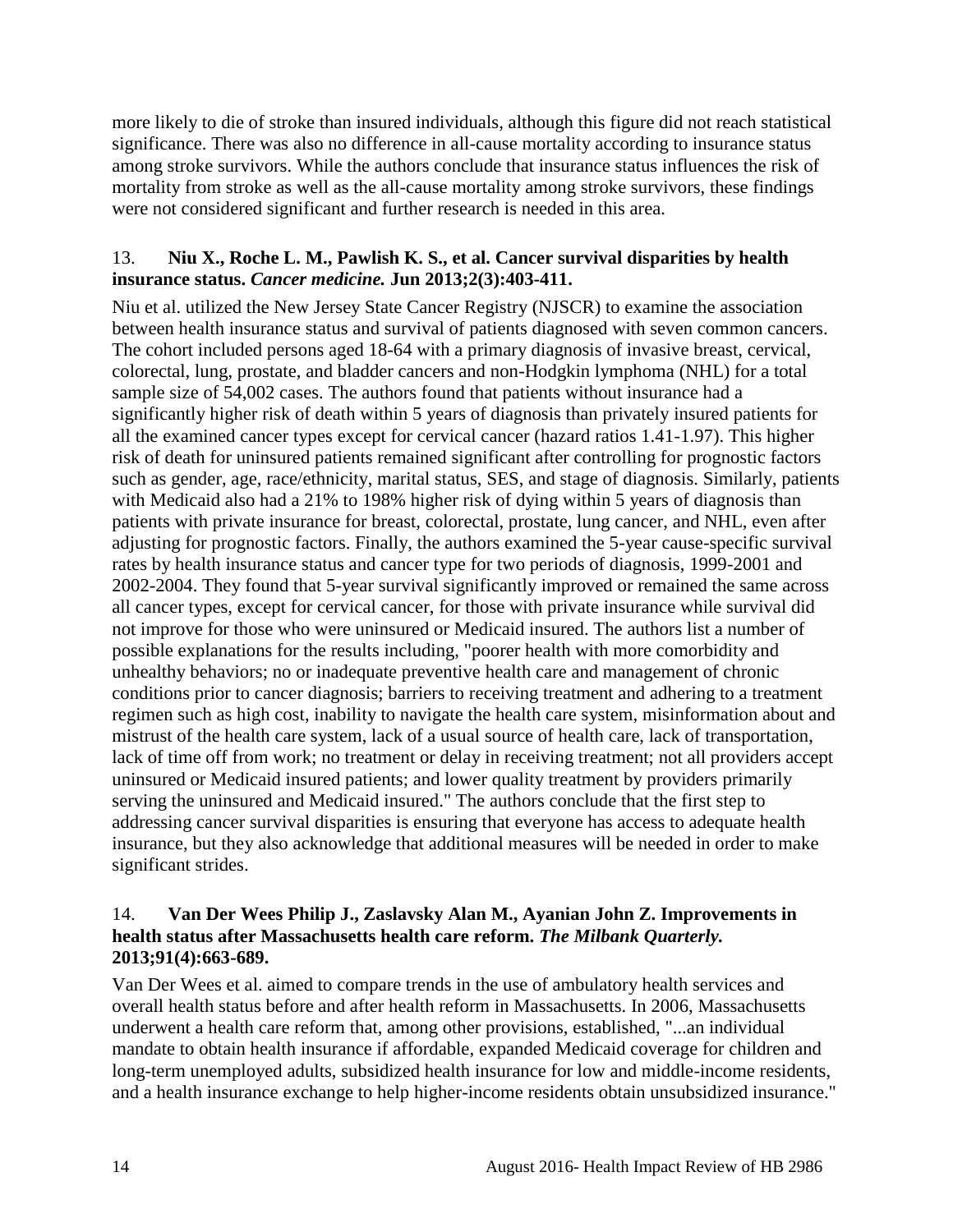This study utilized data from the Behavioral Risk Factor Surveillance System (BRFSS) from 2001-2011 for Massachusetts as well as surrounding states that did not undergo reform (Connecticut, Maine, New Hampshire, Rhode Island, and Vermont). The total number of survey participants aged 18-64 that were included in this study was 345,211. The authors found that compared to residents in neighboring states, Massachusetts residents reported better general, physical and mental health, increased use of screening tests for cervical and colorectal cancer, and cholesterol, and a higher likelihood of being covered by insurance and having a personal doctor. These differences remained significant after adjusting for individual sex, age, race/ethnicity, income, employment, marital status, and education, and the annual unemployment rates in each state. In a subgroup analysis, the authors found that Massachusetts residents with an income less than 300% of the federal poverty level had the greatest increase in health status outcomes. The authors conclude that although health care reform in Massachusetts was associated with some meaningful gains, health disparities still exist for low-income residents and that further innovations, as well as federal health care reform, may be necessary.

## <span id="page-16-1"></span>15. **Wherry L. R., Miller S. Early coverage, access, utilization, and health effects associated with the Affordable Care Act Medicaid expansions: a quasi-experimental study.**  *Annals of internal medicine.* **Jun 21 2016;164(12):795-803.**

Wherry et al. used data from the National Health Interview Survey (NHIS)from 2010 to 2014 to evaluate whether state Medicaid expansion was associated with changes in insurance coverage, access to and utilization of care, and self-reported health. The authors used data for adults aged 19-64 with incomes below 138% of the federal poverty level in states that did and did not expand Medicaid. Compared with nonexpansion states, respondents in expansion states reported significant increases in diagnoses of diabetes and high cholesterol but no differences in diagnoses of hypertension, access to care, health status, or mental health. Medicaid expansions were also associated with significant increases in visits to a general physician. The authors conclude that these data provide evidence that the Affordable Care Act Medicaid expansions are associated with an increase in insurance coverage and health care utilization and that fully understanding the impacts of the expansion are crucial to future policy debates.

## <span id="page-16-0"></span>16. **Baicker Katherine, Taubman Sarah L., Allen Heidi L., et al. The Oregon Experiment — effects of Medicaid on clinical outcomes.** *New England Journal of Medicine.*  **2013;368(18):1713-1722.**

Baicker et al. examined the effects of health insurance coverage on health care use and health outcomes approximately 2 years after the Oregon Medicaid lottery. The Oregon Health Plan Standard is a Medicaid program for adults aged 19-64 who have an income below 100% of the federal poverty level. The program closed to new enrollment in 2004 but began a waiting list in 2008 to fill a limited number of new openings. Between March and September of 2008, approximately 30,000 people were selected through a lottery drawing from the waiting list of nearly 90,000 names. This lottery process allowed for a quasi-experimental approach to studying the effects of insurance on health with the use of a random assignment. The authors of this study interviewed a sample population of 12,229 people in Portland, Oregon, half of which were selected in the lottery and half of which were not, between September 2009 and December 2010. The findings indicated that Medicaid coverage did not have a significant effect on the prevalence or diagnosis of hypertension or high cholesterol levels but did increase the probability of a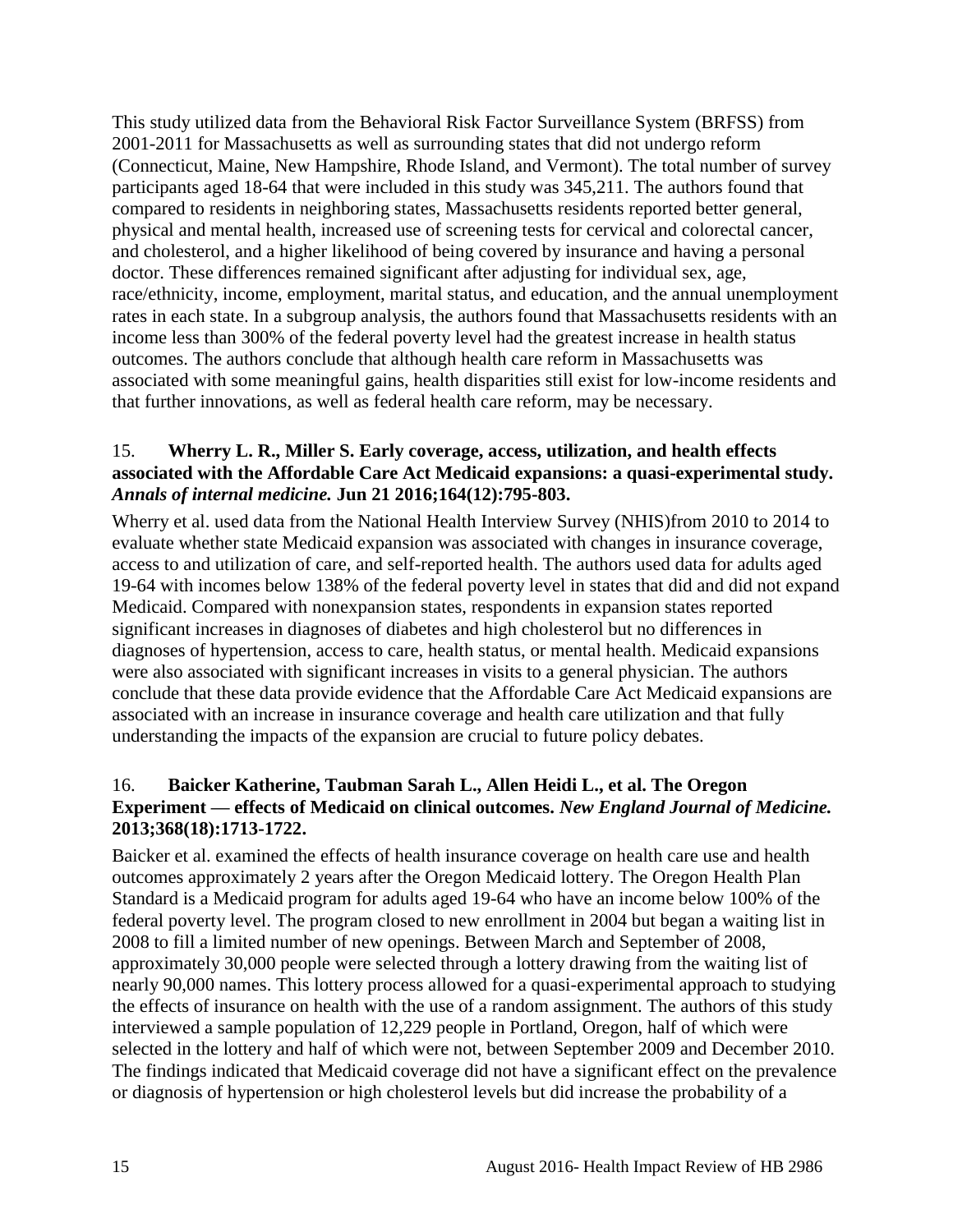diagnosis for diabetes and the use of medications to control diabetes. Further, Medicaid coverage was associated with a substantial reduction in the risk of a positive screening for depression. Compared to those without coverage, Medicaid coverage was associated with a 7.84% increase in the proportion of people who indicated that their health was the same or better than 1 year previously. Finally, Medicaid coverage led to a reduction in financial strain from medical costs, and an increase in the number of prescription drugs received, office visits made in the previous year, perceived access to care, and use of preventative services such as cholesterol screening, mammograms, and pap smears in women. The authors conclude that while Medicaid coverage led to no significant improvements in measured physical health, it did increase access to and utilization of health care and can serve as evidence of the effects of expanding Medicaid to lowincome adults in the United States.

#### <span id="page-17-1"></span>17. **Finkelstein Amy N., Taubman Sarah L., Wright Bill J., et al. The Oregon Health Insurance Experiment: evidence from the first year.** *Quarterly Journal of Economics.*  **2012;127(3):1057-1106.**

Finkelstein et al. utilize data from the Oregon Health Insurance Experiment to examine the effects of expanding access to public health insurance on health care utilization, financial strain, and health outcomes of low-income adults. The Oregon Health Plan Standard is a Medicaid program for adults aged 19-64 who have an income below 100% of the federal poverty level. The program closed to new enrollment in 2004 but began a waiting list in 2008 to fill a limited number of new openings. Between March and September of 2008, approximately 30,000 people were selected through a lottery drawing from the waiting list of nearly 90,000 names. This lottery process allowed for a quasi-experimental approach to studying the effects of insurance on health with the use of a random assignment. In this study, the authors obtained individual-level hospital discharge data for the entire state or Oregon from January 2008-September 2009. The authors matched this data to the lottery list based on information such as full name, zip code, and date of birth. In addition, the authors obtained credit records, mortality data from the Oregon Center of Health Statistics, and mailed out a supplemental survey to nearly all individuals selected through the lottery. In total, the authors were able to survey 29,834 individuals who were selected by the lottery and 45,088 who were not selected and acted as controls. The data indicate that enrollment in Medicaid is associated with an increase in hospital, outpatient and drug utilization, and increase in compliance with recommended preventative care, improvement in self-reported mental and physical health measures, perceived access to and quality of care, and overall well-being. Further, the authors found a decline in substantial out-of-pocket medical costs and total medical debts. The authors conclude that these results provide meaningful insights into the benefits of Medicaid but also call for a careful cost-benefit analysis of Medicaid expansion taking into account the inputs provided in this study.

## <span id="page-17-0"></span>18. **Hoffman C., Paradise J. Health insurance and access to health care in the United States.** *Annals of the New York Academy of Sciences.* **2008;1136:149-160.**

Hoffman and Paradise present a synthesis of the literature from the late 1980's to 2006 regarding the evidence that health insurance is associated with access to health care in the United States. Articles are summarized in subgroups relating to access to primary care, acute and trauma care, managing chronic conditions, health outcomes, and premature mortality. The most relevant finding was that a number of studies indicated that uninsured adults reported greater unmet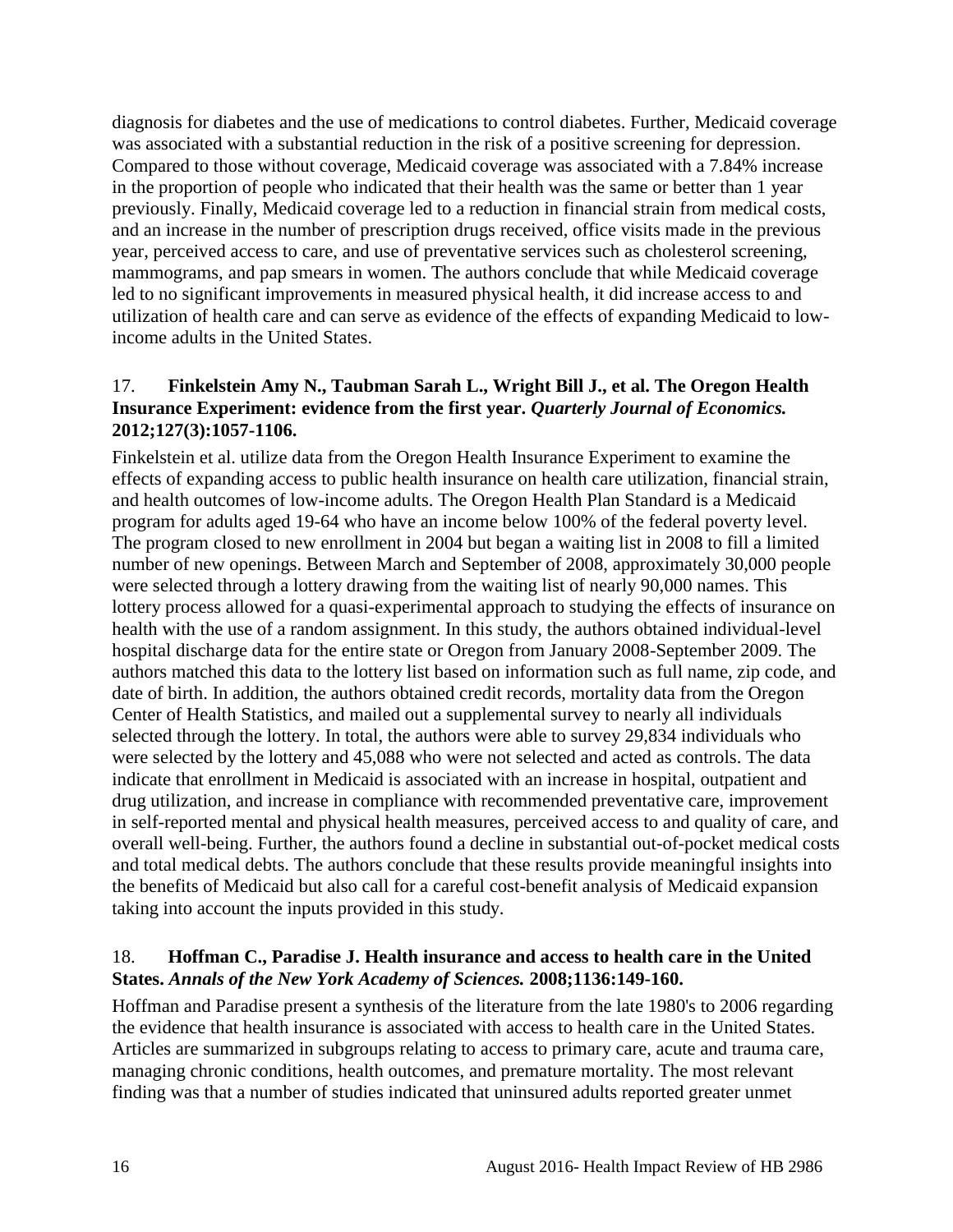health needs and a large proportion of adults stated that the cost of insurance is the main reason for being uninsured. Further, uninsured adults were twice as likely to report that they, or a family member, skipped treatment, cut pills or did not fill a prescription medication some time in the last year because of cost. The authors indicate that there are great personal benefits to having health coverage although health insurance alone is not enough to eliminate disparities or equalize access to care across subgroups of Americans.

#### <span id="page-18-0"></span>19. **Lu P. J., O'Halloran A., Williams W. W. Impact of health insurance status on vaccination coverage among adult populations.** *American journal of preventive medicine.*  **Jun 2015;48(6):647-661.**

Lu et al. analyzed data from the 2012 National Health Interview Survey (NHIS), which had a response rate of 61.2%. The authors used the data to estimate vaccination coverage among adults over the age of 18 by health insurance status for seven routinely recommended vaccines: influenza, pneumococcal (PPSV), tetanus and diptheria toxoid (Td) or tetnus, diptheria, and acellular pertussis (Tdap), hepatitis A (Hep A), hepatitis B (Hep B), herpes zoster (shingles), and human papillomavirus (HPV). Having health insurance was significantly associated with a greater likelihood of receiving the influenza vaccine, Td, Tdap, and PPSV, even after adjusting for age, gender, race/ethnicity, marital status, education, employment status, poverty level, number of physician contacts in the past year, usual source of care, self-reported health status, U.S.-born status, and region of residence. Further, vaccine coverage for influenza, PPSV, shingles, and HPV were two to three times higher among those with health insurance. Overall, individuals who reported having a regular physician were more likely to have received the recommended vaccines, regardless of their insurance status. The authors conclude that comprehensive strategies need to be tailored to improve vaccination coverage among adults, especially those without health insurance.

#### <span id="page-18-1"></span>20. **Marino M., Bailey S. R., Gold R., et al. Receipt of preventive services after Oregon's randomized Medicaid experiment.** *American journal of preventive medicine.* **Feb 2016;50(2):161-170.**

Marino et al. assessed the long-term impact of the Oregon Health Insurance Experiment on the receipt of 12 preventative care services. The Oregon Health Plan Standard is a Medicaid program for adults aged 19-64 who have an income below 100% of the federal poverty level. The program closed to new enrollment in 2004 but began a waiting list in 2008 to fill a limited number of new openings. Between March and September of 2008, approximately 30,000 people were selected through a lottery drawing from the waiting list of nearly 90,000 names. This lottery process allowed for a quasi-experimental approach to studying the effects of insurance on health with the use of a random assignment. In this study, the authors probabilistically matched individuals aged 19-64 who were selected from the lottery reservation list to an individual in the Oregon Community Health Information Network (OCHIN), which is a network of health systems that supports over 300 community health centers. The total sample included in this study was 4,049 patients selected by the lottery and 6,594 patients from OCHIN who were not selected. The primary outcomes of interest were whether or not the individual had received the following services in the post-lottery period: "...screenings for cervical, breast, and colorectal cancer (fecal occult blood testing and colonoscopy); screenings for diabetes (glucose and hemoglobin A1c [HbA1c]), hypertension, obesity, and smoking; lipid screening; chlamydia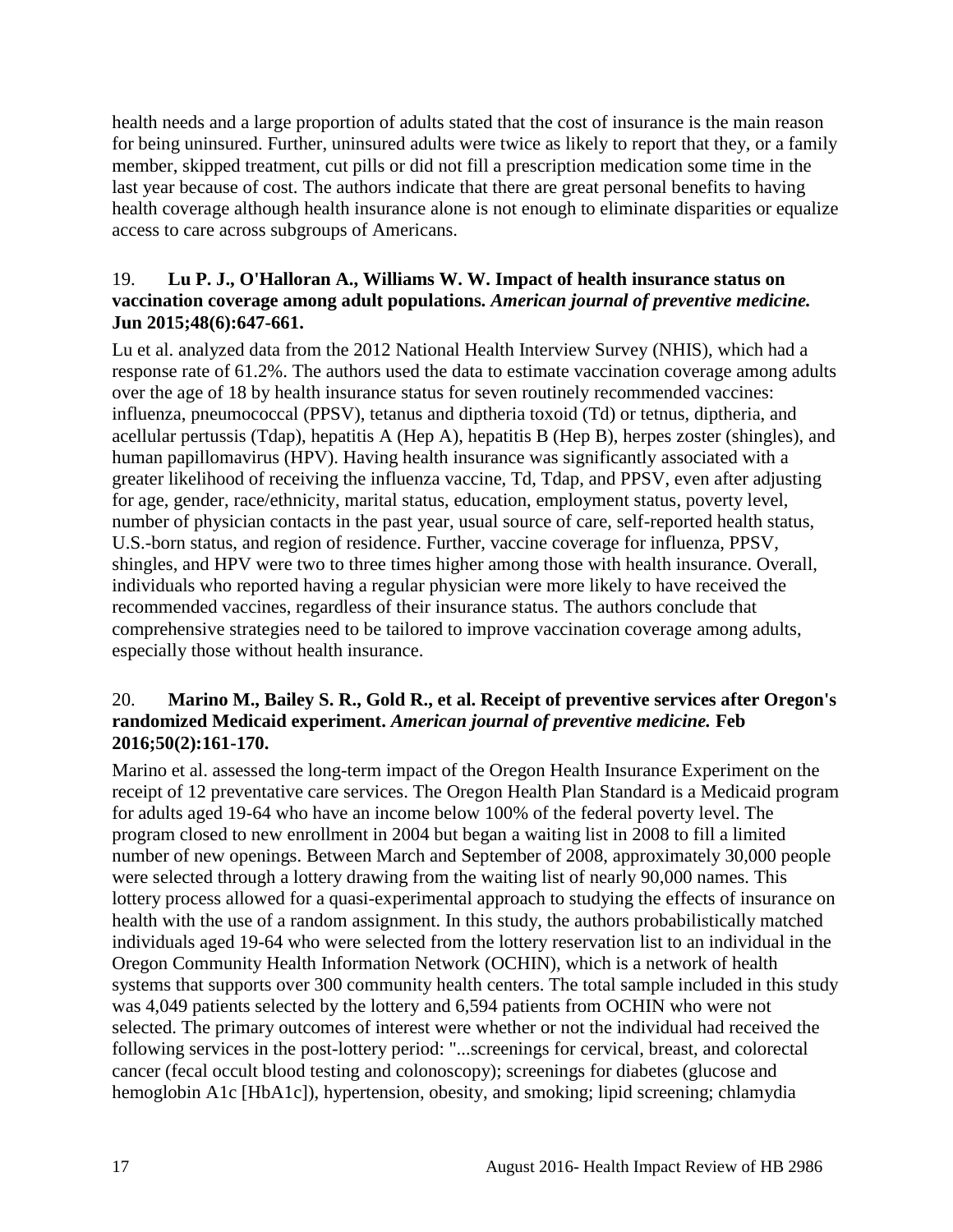testing; and receipt of influenza vaccination." The results indicate that patients who were selected by the lottery were significantly more likely to receive preventives screening services for BMI, blood pressure, smoking, Pap test, mammography, chlamydia and HbA1c. After adjusting for age and the number of chronic conditions diagnosed prior to the selection date, where appropriate, all of the previously mentioned services remained significant with the addition of fecal occult blood testing. The authors indicate that while community health centers provide quality health services for millions of uninsured and underinsured persons, continued efforts are needed to expand access to health insurance for vulnerable populations.

#### <span id="page-19-1"></span>21. **Centers for Disease Control and Prevention.** *Vital Signs: Health Insurance Coverage and Health Care Utilization- United States, 2006-2009 and January-March 2010.* **2010.**

In this Morbidity and Mortality Weekly Report (MMWR), published by the Centers for Disease Control and Prevention, the authors use data from the National Health Interview Survey (NHIS) to look at the association between lack of health insurance and delaying or forgoing health care. Data from NHIS was analyzed from 2006 through the first quarter of 2010 with an average participation rate of 82.2% in 2009. Data indicated that adults aged 18 to 64 who did not have health insurance for more than a year at the time of the survey were nearly six times as likely to not have a usual source of care compared to those who were continuously insured (55.2% versus 9.3%). Further, compared to those with continuous coverage and the same chronic conditions, persons without health insurance in the previous year were five to six times as likely to forgo needed care if they had hypertension (42.7% versus 6.7%), diabetes (47.5% versus 7.7%) and asthma (40.8% versus 8.0%). Even short periods of being uninsured showed meaningful differences. Currently insured persons who had a 1 to 3 month gap in coverage were twice as likely to not have a usual source of care (16.4% versus 9.3%) and three times as likely to delay seeking care due to the cost compared to those with continuous coverage (26.5% versus 7.1%). These differences in care seeking behavior persisted irrespective of family income level. The authors conclude that the requirements of the Affordable Care Act may help reduce the proportion of uninsured persons in the United States but that outreach will be necessary to increase enrollment and retention in programs such as Medicaid. They further conclude that continuous health care coverage will allow for increased access to preventative services and will reduce long-term health care costs down the line.

## <span id="page-19-0"></span>22. **Villarroel Maria A., Cohen Robin A.** *Health Insurance Continuity and Health Care Access and Utilization, 2014.* **Hyattsville, MD: National Center for Health Statistics;2016.**

Villarroel et al. present a data brief from the National Center for Health Statistics using data from the 2014 National Health Interview Survey. Adults aged 18-64 who were insured for more than a year were more likely than those who were insured at the time of the interview but had a period of uninsurance in the past year to have a usual place for medical care (90.8% versus 73.6%). This difference was even greater when they compared those currently insured versus those currently uninsured but had a period of insurance in the past year and those uninsured for more than a year (57.8% and 44.3% respectively). Next, the authors found that having insurance for more than a year was associated with being more likely to have visited a doctor during the past year compared to those with any period of being uninsured. One in five adults in the sample reported an unmet medical need due to cost in the past year, and this was more likely to be reported by those with any period without health insurance than those with coverage for more than a year.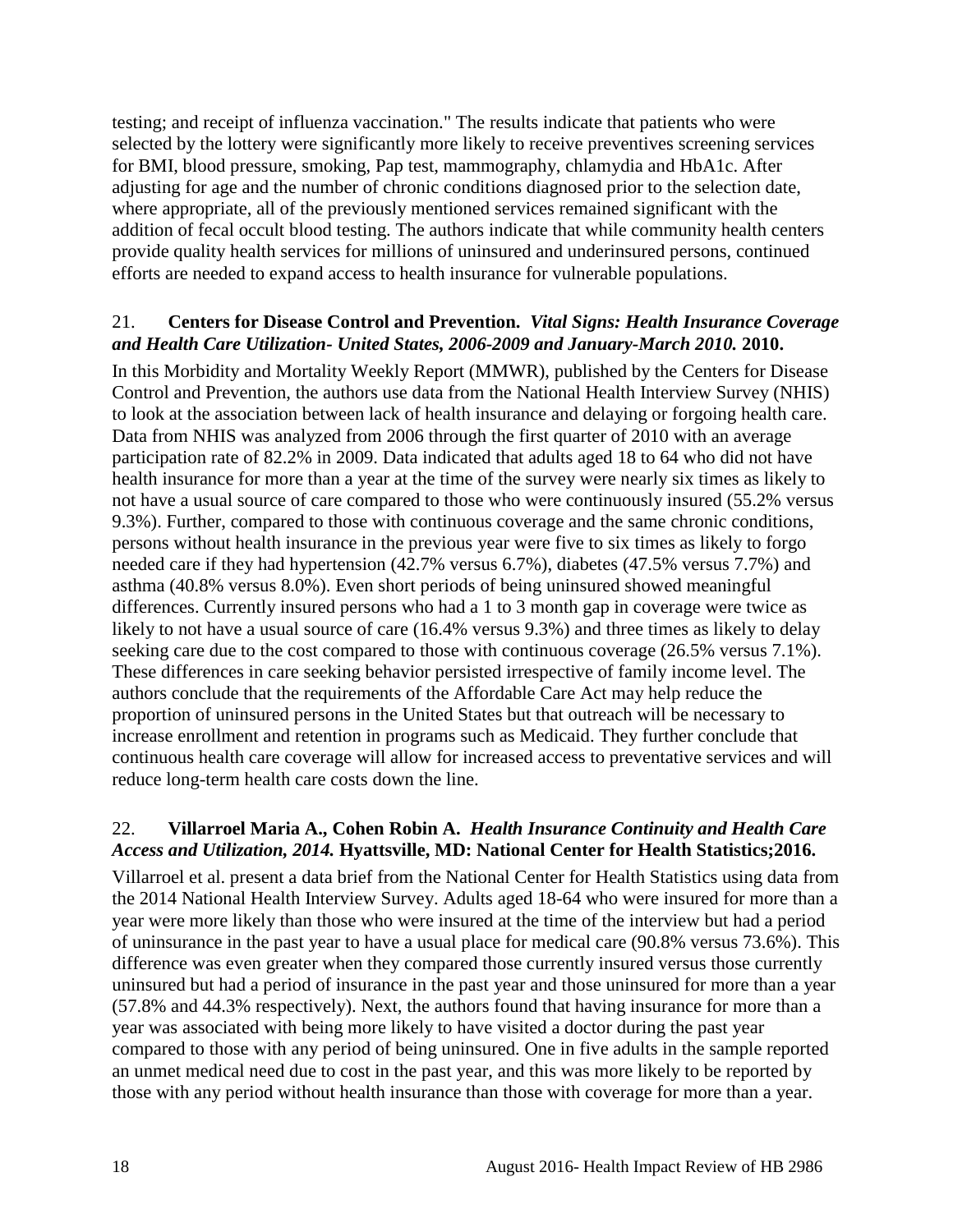Finally, persistent coverage was associated with a higher likelihood of having been vaccinated against the flu. The authors conclude that the presented data reflect the experiences of those without health insurance and the barriers they may face to receiving health services.

# <span id="page-20-1"></span>23. **Wang Tze-Fang, Shi Leiyu, Zhu Jinsheng. Race/ethnicity, insurance, income and access to care: the influence of health status.** *International Journal for Equity in Health.*  **2013;12(29).**

Wang et al. examined health care access disparities in relation to health status and the presence of functional limitations using data from the 2009 Family Core component of the National Health Interview Survey (NHIS). The authors limited the sample to adults who had visited a doctor or health care professional in the previous two weeks in order to attenuate the differences between those with and without health care experience. The main indictors analyzed with regards to access to care were defined as: (1) no usual place of care, (2) unable to get medical care, (3) delayed medical care, (4) unable to get dental care, (5) unable to get mental health care, and (6) unable to get prescription drugs. The main finding was that participants who were uninsured more frequently reported being unable to get medical care, dental care, mental health care, prescription drugs, and were more likely to have no usual place of care and delaying medical care than insured participants. Further, participants in the lowest income bracket (<\$20,000) had the largest proportion of participants reporting an inability to get medical care, dental care, mental health care, and prescription drugs as well as delaying medical care. In conclusion, the authors noted that insurance and health status were the two most important factors that were associated with access to care and that the Affordable Care Act is expected to contribute even further to reducing these disparities.

## <span id="page-20-0"></span>24. **American Psychological Association. Evidence-Based Practice in Psychology: APA Presidential Task Force on Evidence-Based Practice. May-Jun 2006;61(4):271-285.**

The American Psychological Association (APA) created a policy indicating that the evidencebase for a psychological intervention should be evaluated using both efficacy and clinical utility as criteria. The Association President appointed the APA Presidential Task Force on Evidence-Based Practice and the task force published this document with the primary intent of describing psychology"s commitment to evidence-based psychological practices. This document, though, also references many research articles providing evidence for the efficacy of a number of psychological treatments and interventions. The reference list for this document highlights the growing body of evidence of treatment efficacy from the 1970s through 2006. Note that this does not indicate that all treatments are effective, but rather than there is a very large body of evidence supporting that evidence-based treatments are available.

#### <span id="page-20-2"></span>25. **CP Patnode, JT Henderson, JH Thompson, et al. Behavioral counseling and pharmacotherapy interventions for tobacco cessation in adults, including pregnant women: a review of reviews for the U.S. Preventive Services Task Force. Evidence synthesis No. 134.** *Agency for Healthcare Research and Quality.* **2015.**

The U.S. Preventive Services Task Force (USPSTF) is an independent panel of experts who systematically reviews the evidence and provides recommendations that are intended to help clinicians, employers, policymakers, and others make informed decisions about health care services. This summary focused on the effectiveness and safety of pharmacotherapy and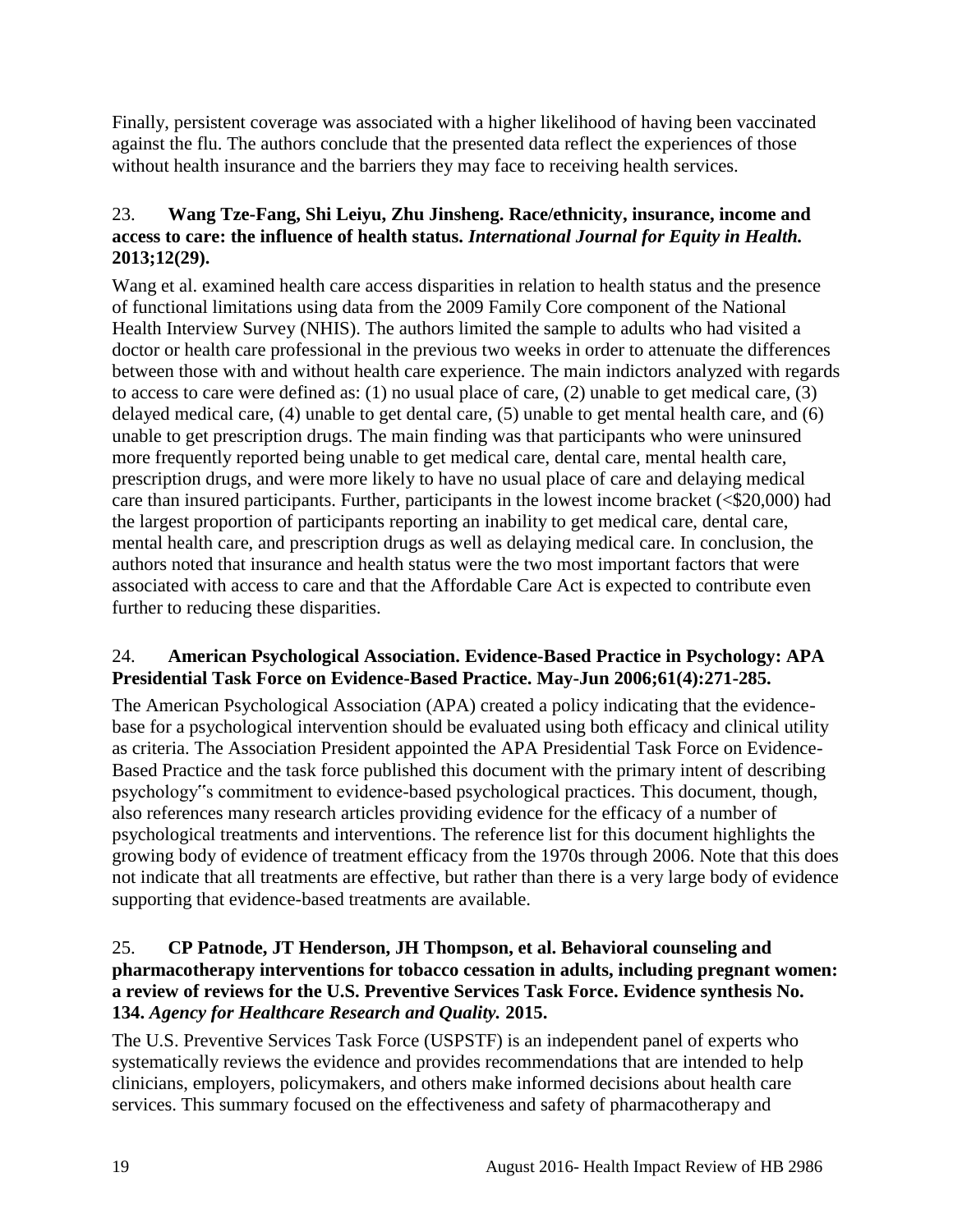behavioral interventions for tobacco cessation and included a total of 54 systematic reviews. The findings indicate that behavioral interventions had a significant impact on increasing smoking cessation at 6 months (risk ratio= 1.76 [95% CI, 1.58 to 1.96]), and that various pharmacotherapy interventions also demonstrated effectiveness. In combination, behavioral therapy and pharmacotherapy demonstrated an 82% increase in tobacco cessation when compared to minimal intervention or usual standard of care. The authors conclude that behavioral and pharmacotherapy interventions are effective interventions to improve rates of smoking cessation both individually and in combination.

## <span id="page-21-1"></span>26. **R Chou, S Selph, T Dana, et al. Screening for HIV: systematic review to update the U.S. Preventive Services Task Force recommendation. Evidence synthesis No. 95.** *Agency for Healthcare Research and Quality.* **2012.**

The U.S. Preventive Services Task Force (USPSTF) is an independent panel of experts who systematically reviews the evidence and provides recommendations that are intended to help clinicians, employers, policymakers, and others make informed decisions about health care services. This review, which focused benefits and harms of screening for Human Immunodeficiency Virus (HIV) in adolescents and adults, included randomized clinical trials and observational studies. Findings indicate that screening for HIV is accurate, screening only targeted groups misses a large number of cases, and that antiretroviral therapy (ART) reduces the risk death and sexual transmission of HIV.

# <span id="page-21-0"></span>27. **Washington State Department of Health.** *Chronic Disease Profile- Native Hawaiians/Other Pacific Islanders (NHOPI).* **2015.**

This report summarizes chronic disease health indicators for Washington state using a number data sources such as the Washington Behavioral Risk Factor Surveillance System, Healthy Youth Survey, American Community Survey, and the Pregnancy Risk Assessment Monitoring System. The data show that between 2009-2013, around 25% of Native Hawaiian/Other Pacific Islander (NHOPI) had no health insurance, 15% had income below the poverty level, 88% had no college degree, and 17% were unemployed. During this same time period, 16% of singleton births to NHOPI mothers were premature and 8% were low birth weight, compared to 10% and 6% of all births in Washington state respectively. Further, compared to WA state estimates, NHOPI adults over the age of 18 had higher age-standardized percentages of heavy drinking, cigarette use, high blood pressure, obesity, no flu vaccine, dental insurance, medical care due to cost, dental visit in the past year, or checkup in the last year. NHOPI also had higher rates of arthritis, diabetes, and premature death.

## <span id="page-21-2"></span>28. **Bitton Asaf, Zaslavsky Alan M., Ayanian John Z. Health risks, chronic diseases, and access to care among US Pacific Islanders.** *Journal of General Internal Medicine.*  **2010;25(5):435-440.**

Bitton et al. conducted a retrospective analysis of data from the Behavioral Risk Factor Surveillance System (BRFSS) from 2005, 2006, and 2007. The authors evaluated the data to determine the frequency and predictors of chronic disease outcomes and health status in Pacific Islander Americans (n=2,609) as compared to Asian Americans (17,892) and whites (n=894,289). Compared to Asian Americans, Pacific Islanders in the cohort were more often current smokers, overweight, heavy alcohol drinkers, lacked health insurance, but more likely to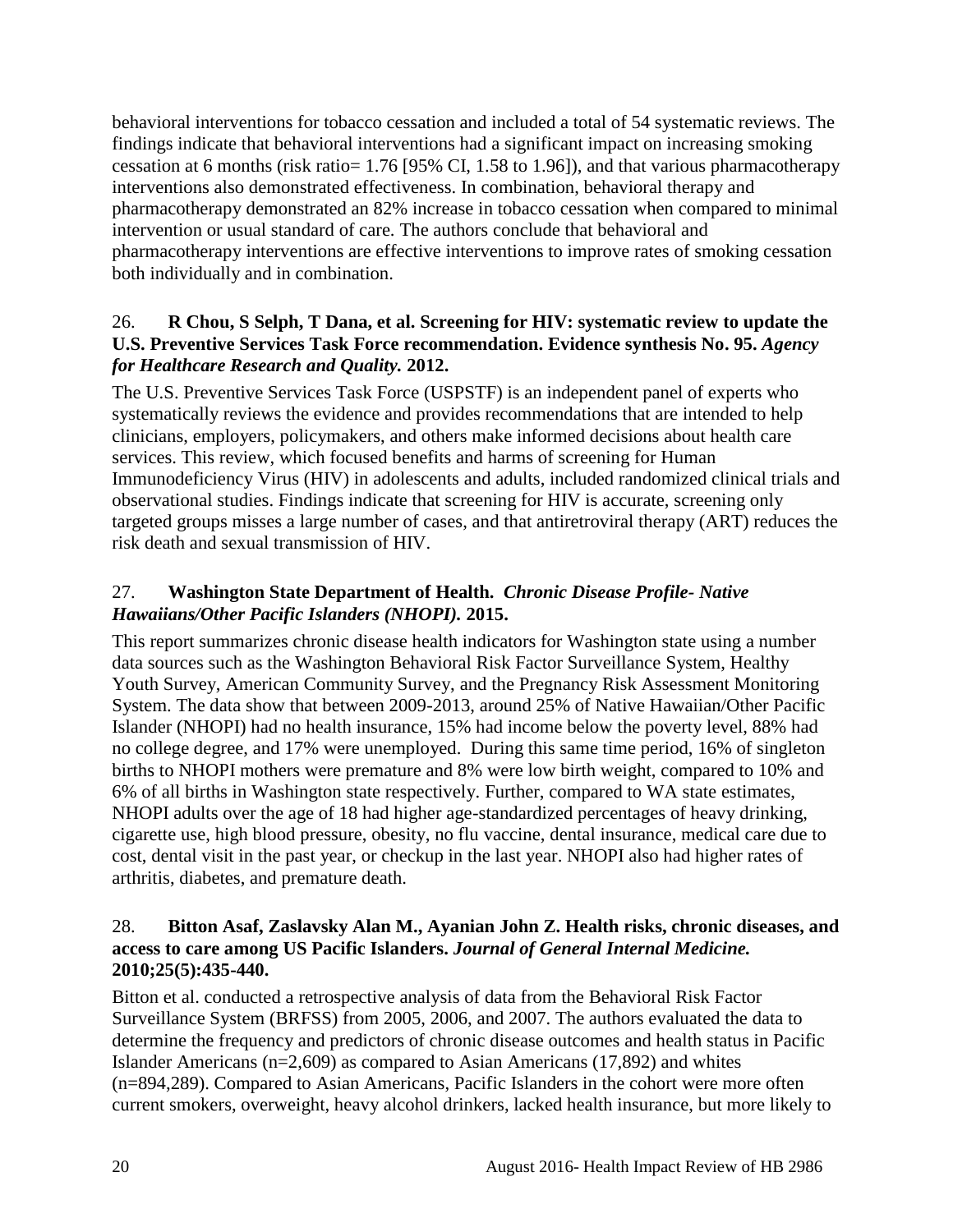have met recommendations for adequate physical activity. After adjusting for demographic and socioeconomic covariates, Pacific Islanders reported higher adjusted rates of hypertension (OR=1.50; 1.06, 2.13), diabetes (OR=1.82; 1.25, 2.63), asthma (OR=2.32; 1.65, 3.25), and arthritis (OR=1.68; 1.20, 2.35). The authors further adjusted the models for smoking, which did not significantly change the results, but adjusting for BMI category made the odds ratios for hypertension, diabetes, arthritis, and health status non -significant. From this, the authors suggest that BMI partially mediates the differences in chronic disease outcomes for Pacific Islanders compared to Asian Americans. When comparing outcomes for Pacific Islanders to whites, there were no striking differences in health risk factors, chronic diseases, and access to care. The authors call for future health surveys and policies to distinguish between Pacific Islanders and Asian Americans given significant differences in their health profiles. Finally, they suggest that more work needs to be done to understand the magnitude and determinants of these health disparities in order to create more targeted health interventions.

#### <span id="page-22-0"></span>29. **Chang Ann Lee, Hurwitz Eric, Miyamura Jill, et al. Maternal risk factors and perinatal outcomes among Pacific Islander Groups in Hawaii: a retrospective cohort study using statewide hospital data.** *BMC Pregnancy and Childbirth.* **2015;15(1).**

Chang et al. aimed to quantify obstetric outcomes among Pacific Islander subgroups living in Hawaii in order to better understand disparities among this diverse population. The authors used the Hawaii Health Information Corporation (HHIC) inpatient database, which includes all maternal delivery and live newborn hospital admissions in the state of Hawaii. The study population was all Pacific Islander and White women who gave birth to a singleton liveborn in any hospital in Hawaii from January 2010 to December 2011 (n=15,156). Data indicated that only about one-third of Whites had either public or no insurance (31.7%) while 88.3% of Micronesians and 66.2% of Samoans had this insurance type. Diabetes was most prevalent among Other Pacific Islanders and Samoans, and Samoans and Native Hawaiians had the highest rates of hypertension. After adjusting for age, delivery at a rural versus urban hospital, and insurance type, all Pacific Islander subgroups had a significantly higher odds ratio for diabetes compared to Whites. Native Hawaiians had the highest adjusted odds for low birthweight babies and Samoans were more likely than Whites to have macrosomic infants (birthweight greater than 4000g). Finally, Micronesians and Other Pacific Islanders were more likely to have cesarean deliveries compared to Whites (adjusted OR 1.35; 95 % CI 1.19–1.454 and adjusted OR 1.31; 95 % CI 1.08–1.59, respectively). The authors conclude that important differences exist in perinatal outcomes among Pacific Islanders and that these differences are pronounced among subgroups. It is therefore important to disaggregate these subgroups for future research, policy, and public health interventions.

#### <span id="page-22-1"></span>30. **Schempf Ashley H., Mendola Pauline, Hamilton Brady E., et al. Perinatal outcomes for Asian, Native Hawaiian, and other Pacific Islander mothers of single and multiple race/ethnicity: California and Hawaii, 2003–2005.** *American Journal of Public Health.*  **2010;100(5):877-887.**

Schempf et al. aimed to determine whether differences existed in birth outcomes for Asian/Pacific Islander (API) mothers of single versus multiple race/ethnicity. The authors used birth certificate data from California and Hawaii for 2003 to 2005 and linked these data to birth and infant death data sets of the National Center for Health Statistics for API mothers. The